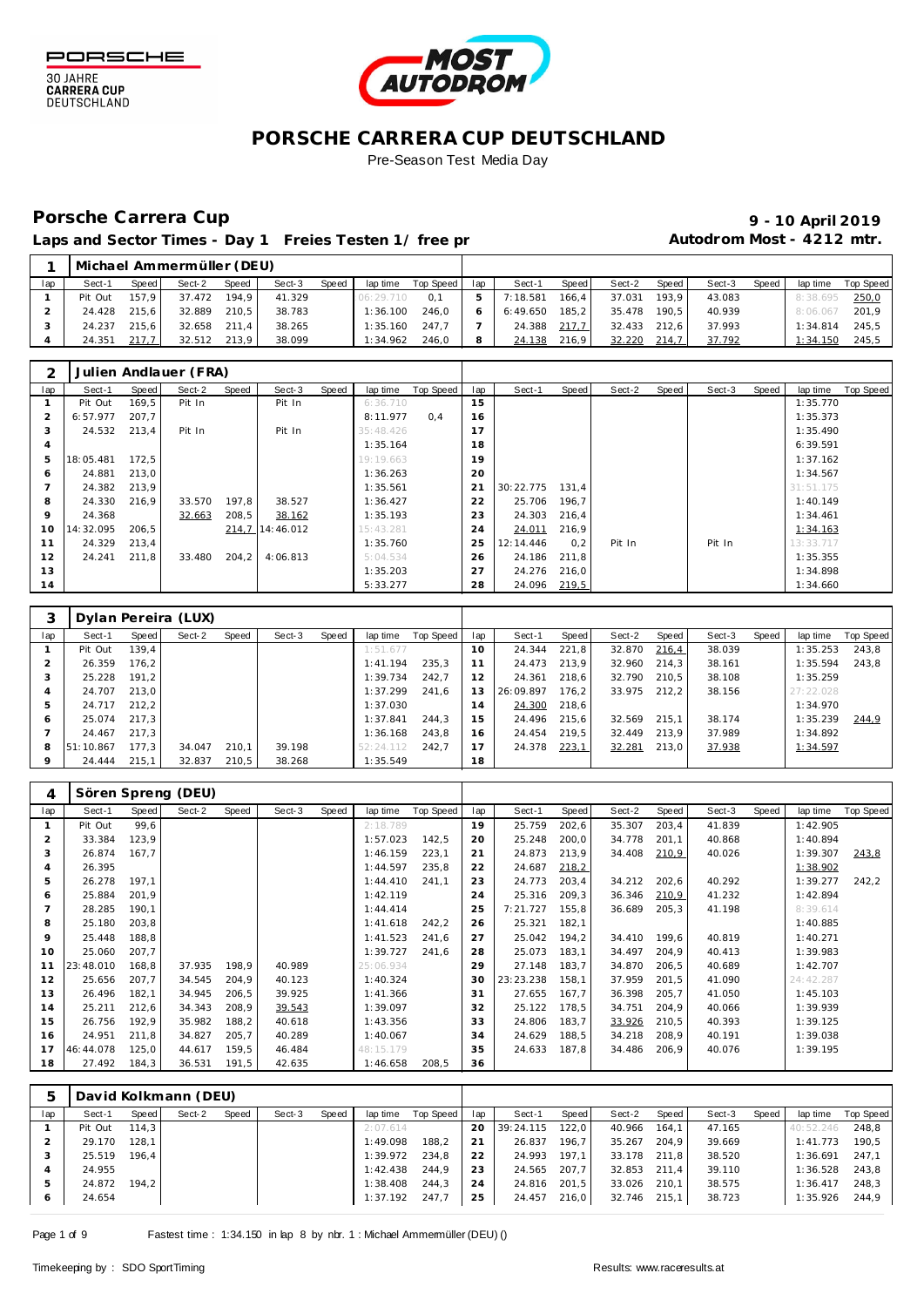



Pre-Season Test Media Day

## Porsche Carrera Cup **10 April 2019 9 - 10 April 2019**

# Laps and Sector Times - Day 1 Freies Testen 1/ free practice 11 and 100 Autodrom Most - 4212 mtr.

| 39.353<br>191.2<br>245.5<br>26<br>12:30.172<br>33.817<br>13:43.342<br>24.845<br>1:37.643<br>190.8<br>206.5<br>8<br>24.533<br>198.2<br>27<br>1:37.867<br>24.709<br>203.4<br>33.005<br>208.1<br>38.608<br>249.4<br>$\circ$<br>24.588<br>199.3<br>28<br>24.453<br>215,1<br>32.703<br>38.469<br>1:37.463<br>247.1<br>213.0<br>7:47.890<br>32.532<br>38.392<br>Pit In<br>248.8<br>29<br>24.426<br>219.1<br>10<br>186.5<br>Pit In<br>9:04.063<br>216,0<br>38.974<br>11<br>2:03.076<br>201.9<br>26.976<br>33.440<br>210.5<br>3:15.830<br>248.3<br>30<br>201.9<br>38.889<br>24.499<br>204.9<br>33.658<br>12<br>1:36.967<br>249.4<br>31<br>10:10.361<br>190.1<br>210.9<br>11:22.908 |                   |
|----------------------------------------------------------------------------------------------------------------------------------------------------------------------------------------------------------------------------------------------------------------------------------------------------------------------------------------------------------------------------------------------------------------------------------------------------------------------------------------------------------------------------------------------------------------------------------------------------------------------------------------------------------------------------|-------------------|
|                                                                                                                                                                                                                                                                                                                                                                                                                                                                                                                                                                                                                                                                            | 243.8             |
|                                                                                                                                                                                                                                                                                                                                                                                                                                                                                                                                                                                                                                                                            | 1:36.322<br>241.6 |
|                                                                                                                                                                                                                                                                                                                                                                                                                                                                                                                                                                                                                                                                            | 1:35.625          |
|                                                                                                                                                                                                                                                                                                                                                                                                                                                                                                                                                                                                                                                                            | 1:35.350<br>248.3 |
|                                                                                                                                                                                                                                                                                                                                                                                                                                                                                                                                                                                                                                                                            | 1:39.390          |
|                                                                                                                                                                                                                                                                                                                                                                                                                                                                                                                                                                                                                                                                            | 250,6             |
| 13<br>24.368<br>1:37.300<br>32<br>24.557<br>219.5<br>33.048<br>39.386<br>200.4<br>207.3                                                                                                                                                                                                                                                                                                                                                                                                                                                                                                                                                                                    | 1:36.991<br>248.8 |
| 24.628<br>38.720<br>208.5<br>1:37.099<br>247.7<br>33<br>207.7<br>33.021<br>210.5<br>14<br>25.211                                                                                                                                                                                                                                                                                                                                                                                                                                                                                                                                                                           | 1:36.952<br>246.6 |
| 181.8<br>209.3<br>39.521<br>34<br>163.9<br>41.317<br>45.658<br>12:35.612<br>35.460<br>13:50.593<br>8:35.681<br>158.1<br>15<br>10:02.656                                                                                                                                                                                                                                                                                                                                                                                                                                                                                                                                    | 247.1             |
| 24.631<br>208.1<br>208.1<br>1:37.122<br>25.383<br>204.9<br>33.353<br>38.384<br>16<br>33.445<br>39.046<br>246.6<br>35<br>208.1                                                                                                                                                                                                                                                                                                                                                                                                                                                                                                                                              | 1:37.120<br>232.8 |
| 17<br>24.526<br>201.5<br>32.876<br>38.125<br>33.346<br>211.4<br>38.766<br>1:36.638<br>250.0<br>36<br>24.516<br>211.4<br>210.5                                                                                                                                                                                                                                                                                                                                                                                                                                                                                                                                              | 1:35.517          |
| 18<br>24.780<br>188.5<br>33.476<br>207.7<br>37<br>24.457<br>198.9<br>39.030<br>1:37.286<br>247.7<br>33.172<br>209.7<br>41.914                                                                                                                                                                                                                                                                                                                                                                                                                                                                                                                                              | 1:39.543          |
| 1:36.256<br>19<br>24.425<br>209,3<br>210,5<br>38.737<br>38<br>24.386<br>218,2<br>38.070<br>33.094<br>248,3<br>32.497<br>211,8                                                                                                                                                                                                                                                                                                                                                                                                                                                                                                                                              | 1:34.953          |

| 6   | Carlos Rivas (LUX) |       |        |       |        |       |          |           |     |           |       |        |       |        |       |           |           |
|-----|--------------------|-------|--------|-------|--------|-------|----------|-----------|-----|-----------|-------|--------|-------|--------|-------|-----------|-----------|
| lap | Sect-1             | Speed | Sect-2 | Speed | Sect-3 | Speed | lap time | Top Speed | lap | Sect-1    | Speed | Sect-2 | Speed | Sect-3 | Speed | lap time  | Top Speed |
|     | Pit Out            | 143.8 |        |       |        |       | 1:59.057 |           | 15  | 24.778    | 215,6 | 33.484 | 209.3 | 39.315 |       | 1:37.577  | 246,0     |
|     | 27.078             | 177.3 |        |       |        |       | 1:42.181 |           | 16  | 29.109    | 183,1 | 34.293 | 209.7 | 39.330 |       | 1:42.732  | 247.1     |
| 3   | 25.220             | 203,4 |        |       |        |       | 1:37.861 | 240.0     | 17  | 24.790    | 211,4 | 33.222 | 209,3 | 39.076 |       | 1:37.088  | 248,8     |
| 4   | 24.974             | 210.1 |        |       |        |       | 1:39.710 | 247.1     | 18  | 39:55.904 | 166,2 | 35.168 | 198.9 | 40.110 |       | 41:11.182 | 244.3     |
| 5   | 25.122             | 208,9 |        |       |        |       | 1:39.170 |           | 19  | 25.024    | 203,8 | 33.354 | 212,2 | 38.947 |       | 1:37.325  |           |
| 6   | 25.284             | 213.9 |        |       |        |       | 1:38.292 | 242,7     | 20  | 24.523    | 209,3 | 34.461 | 199,6 | 39.883 |       | 1:38.867  |           |
|     | 24.811             | 208.1 |        |       |        |       | 1:37.435 | 245.5     | 21  | 24.572    | 204.9 | 33.230 | 211.8 | 39.106 |       | 1:36.908  | 247.1     |
| 8   | 24.882             | 210.9 |        |       |        |       | 1:37.272 |           | 22  | 25.246    | 212,2 | 33.094 | 210.9 | 39.579 |       | 1:37.919  | 247.7     |
| 9   | 24.595             | 220.9 | 33.273 | 213.0 | 39.160 |       | 1:37.028 | 248,8     | 23  | 24.661    | 204,5 | 33.137 | 213,4 | 39.203 |       | 1:37.001  | 247.7     |
| 10  | 5:47.236           | 203.4 | 33.445 | 206.9 | 38.978 |       | 6:59.659 | 248.3     | 24  | 24.443    | 211,8 | 33.070 | 211.8 | 38.869 |       | 1:36.382  |           |
| 11  | 25.469             | 217.7 | 33.696 | 208,5 | 39.440 |       | 1:38.605 | 247.7     | 25  | 50:38.369 | 173.9 | 35.741 | 194.6 | 42.830 |       | 51:56.940 |           |
| 12  | 24.938             | 211,8 | 33.684 | 209,3 | 39.852 |       | 1:38.474 | 247.1     | 26  | 7:48.896  | 184,6 | 34.197 | 205,7 | 39.635 |       | 9:02.728  | 184,0     |
| 13  | 24.769             | 213.4 | 33.530 | 211,4 | 39.379 |       | 1:37.678 | 247,7     | 27  | 24.905    | 217,3 | 33.276 | 206,1 | 38.810 |       | 1:36.991  | 246,0     |
| 14  | 25.024             | 219,5 | 33.568 | 207,7 | 39.692 |       | 1:38.284 | 247.7     | 28  |           |       |        |       |        |       |           |           |

|     |           |       | Georgi Donchev (BGR) |       |        |       |           |           |     |           |       |        |       |        |       |           |           |
|-----|-----------|-------|----------------------|-------|--------|-------|-----------|-----------|-----|-----------|-------|--------|-------|--------|-------|-----------|-----------|
| lap | Sect-1    | Speed | Sect-2               | Speed | Sect-3 | Speed | lap time  | Top Speed | lap | Sect-1    | Speed | Sect-2 | Speed | Sect-3 | Speed | lap time  | Top Speed |
|     | Pit Out   | 128,3 |                      |       |        |       | 2:09.980  |           | 16  | 25.065    | 206,5 | 34.057 | 208,5 | 39.406 |       | 1:38.528  |           |
|     | 27.983    | 181,5 |                      |       |        |       | 1:46.271  |           | 17  | 25.053    | 208,9 | 33.789 | 208,9 | 39.502 |       | 1:38.344  |           |
| 3   | 25.950    | 206.1 |                      |       |        |       | 1:40.724  |           | 18  | 25.162    | 201,9 | 33.865 | 211.8 | 39.401 |       | 1:38.428  |           |
|     | 26.285    | 207.3 |                      |       |        |       | 1:39.941  |           | 19  | 24.991    | 212,2 | 34.300 | 208.1 | 40.096 |       | 1:39.387  |           |
| 5   | 25.299    | 208,1 |                      |       |        |       | 1:39.507  |           | 20  | 39:13.450 | 166.7 | 43.158 | 154.3 | 44.602 |       | 40:41.210 | 170.9     |
| 6   | 25.295    | 201,5 |                      |       |        |       | 1:38.765  | 243,2     | 21  | 26.725    | 206,1 | 34.431 | 209,7 | 39.681 |       | 1:40.837  | 174,8     |
|     | 5:27.317  | 191,8 | Pit In               |       | Pit In |       | 6:41.696  |           | 22  | 25.161    | 206,9 | 33.600 | 213,9 | 38.968 |       | 1:37.729  |           |
| 8   | 25.529    | 209.7 |                      |       |        |       | 1:39.482  | 239.5     | 23  | 24.876    | 218,2 | 36.866 | 208.1 | 39.457 |       | 1:41.199  |           |
| 9   | 25.223    | 208,5 |                      |       |        |       | 1:38.987  |           | 24  | 24.941    | 208,9 | 33.691 |       | 40.981 |       | 1:39.613  |           |
| 10  | 25.045    | 203,8 | 34.050               | 208,5 | 39.516 |       | 1:38.611  | 240.5     | 25  | 26.613    | 196,7 | 34.325 | 210,1 | 39.657 |       | 1:40.595  | 240.5     |
| 11  | 24.960    | 204,2 | 34.145               | 206,9 | 39.805 |       | 1:38.910  |           | 26  | 25.057    | 191,5 | 34.380 | 208.9 | 39.812 |       | 1:39.249  |           |
| 12  | 25.032    | 206.1 | 33.920               | 212,2 | 39.729 |       | 1:38.681  | 242.7     | 27  | 24.616    | 203,4 |        |       |        |       | 1:38.428  | 241,1     |
| 13  | 41:43.287 | 171.4 | 37.443               | 199.6 | 44.056 |       | 43:04.786 | 220.0     | 28  | 24.848    | 207,3 | 34.182 | 209,7 | 39.620 |       | 1:38.650  | 241.6     |
| 14  | 25.696    | 202,2 | 34.722               | 206,5 | 40.815 |       | 1:41.233  |           | 29  | 24.700    | 212,2 | 34.223 | 209.3 | 39.893 |       | 1:38.816  |           |
| 15  | 26.115    | 198,9 |                      |       |        |       | 1:40.554  |           | 30  | 24.740    | 203,0 |        |       |        |       | 1:37.934  |           |

| 8              |           |       | Gustav Malja (SWE) |       |        |       |           |           |     |           |       |        |       |        |       |           |                  |
|----------------|-----------|-------|--------------------|-------|--------|-------|-----------|-----------|-----|-----------|-------|--------|-------|--------|-------|-----------|------------------|
| lap            | Sect-1    | Speed | Sect-2             | Speed | Sect-3 | Speed | lap time  | Top Speed | lap | Sect-1    | Speed | Sect-2 | Speed | Sect-3 | Speed | lap time  | <b>Top Speed</b> |
|                | Pit Out   | 135,7 |                    |       |        |       | 2:13.241  |           | 19  | 24.395    | 214,3 | 32.586 | 210,9 | 38.243 |       | 1:35.224  | 247,7            |
| $\overline{2}$ | 28.496    | 164.4 |                    |       |        |       | 1:44.328  | 190.1     | 20  | 34:36.493 | 157.0 | 41.327 | 191.2 | 43.310 |       | 36:01.130 | 248,3            |
| 3              | 25.303    | 180.9 |                    |       |        |       | 1:39.068  | 240.0     | 21  | 28.079    | 176,5 | 35.065 | 206.5 | 39.021 |       | 1:42.165  | 216.0            |
| 4              | 25.210    | 185.6 |                    |       |        |       | 1:37.443  | 244.3     | 22  | 24.507    | 209.7 | 33.117 | 204.5 | 38.048 |       | 1:35.672  | 245,5            |
| 5              | 24.665    | 194,2 | 33.299             | 210,9 | 38.986 |       | 1:36.950  | 246,6     | 23  | 24.388    | 215,6 | 32.766 | 211.8 | 38.155 |       | 1:35.309  | 247,7            |
| 6              | 24.760    | 202,6 | 33.167             | 211,8 | 38.871 |       | 1:36.798  | 246,6     | 24  | 24.267    | 208,5 | 33.248 | 212,2 | 38.443 |       | 1:35.958  | 246,6            |
|                | 24.687    | 199.6 | 33.276             | 210.9 | 38.922 |       | 1:36.885  | 247.1     | 25  | 24.189    | 209,7 | 32.779 | 212.6 | 38.180 |       | 1:35.148  | 247.7            |
| 8              | 24.670    | 207.7 | 33.168             | 212,2 | 38.663 |       | 1:36.501  | 246,0     | 26  | 24.310    | 212,6 | 32.512 | 213,4 | 38.243 |       | 1:35.065  | 247,1            |
| 9              | 22:44.724 | 165.6 | 38.643             | 188,2 | 40.377 |       | 24:03.744 | 246.6     | 27  | 24.285    | 211,8 | 32.859 | 210.9 | 38.479 |       | 1:35.623  | 249,4            |
| 10             | 24.793    | 202.6 | 32.963             | 212,6 | 38.444 |       | 1:36.200  | 245.5     | 28  | 6:40.806  | 169.8 | 40.853 | 205.7 | 38.595 |       | 8:00.254  | 247,1            |
| 11             | 24.380    | 208,5 | 32.745             | 211,8 | 38.430 |       | 1:35.555  | 247.1     | 29  | 24.494    | 210,9 | 33.143 | 211.4 | 38.146 |       | 1:35.783  | 246,0            |
| 12             | 24.536    | 204,5 | 32.710             | 213,0 | 38.425 |       | 1:35.671  | 244.9     | 30  | 24.334    | 212,2 | 32.842 | 213,4 | 38.233 |       | 1:35.409  | 247,7            |
| 13             | 24.579    | 212,2 | 36.957             | 203,8 | 38.803 |       | 1:40.339  | 245.5     | 31  | 24.543    | 194,6 | 33.372 | 213,0 | 38.456 |       | 1:36.371  | 246,0            |
| 14             | 24.569    | 207,3 | 32.797             | 211,4 | 38.255 |       | 1:35.621  | 246,6     | 32  | 24.371    | 211,8 | 32.916 | 213,0 | 38.378 |       | 1:35.665  | 245,5            |
| 15             | 24.517    | 207,3 | 32.653             | 213,0 | 38.109 |       | 1:35.279  | 246,6     | 33  | 24.356    | 208,5 | 32.729 | 211,8 | 38.197 |       | 1:35.282  | 247,7            |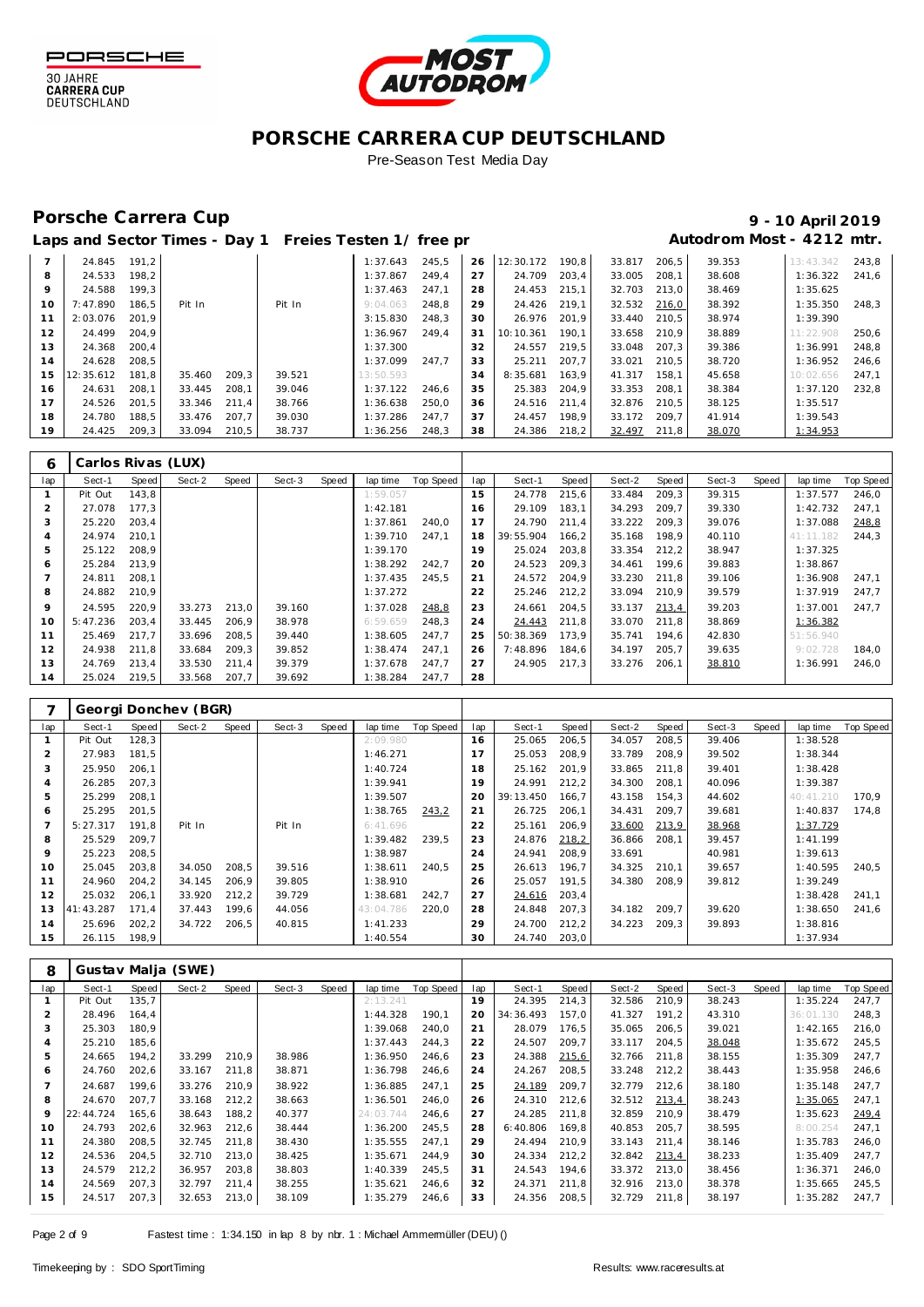

30 JAHRE<br>CARRERA CUP<br>DEUTSCHLAND



### **PORSCHE CARRERA CUP DEUTSCHLAND** Pre-Season Test Media Day

## Porsche Carrera Cup **10 April 2019 9 - 10 April 2019**

# Autodrom Most - 4212 mtr.

| Laps and Sector Times - Day 1 Freies Testen 1/ free pr |  |  |  |  |  |  |
|--------------------------------------------------------|--|--|--|--|--|--|
|--------------------------------------------------------|--|--|--|--|--|--|

|    | 16 8:27.242 184.6 33.271 211.8 38.262 |  |                                  | 9:38.775 247,1 34 10:59.100 173,4 35.431 190,1 41.375 |  |                                                      |  |  | 12:15.906        | 248.3 |
|----|---------------------------------------|--|----------------------------------|-------------------------------------------------------|--|------------------------------------------------------|--|--|------------------|-------|
| 17 | 24.595 209,3 33.510 212,2 38.238      |  |                                  |                                                       |  | $1:36.343$ 246,0 35 24.298 209,7 32.797 211,4 38.224 |  |  | $1:35.319$ 248.3 |       |
| 18 |                                       |  | 24.492 208,5 32.457 213,4 38.167 | $1:35.116$ 247,7 36 24.261 210,9 32.360 213,4 38.968  |  |                                                      |  |  | $1:35.589$ 248,3 |       |

| 9   |           |       | Jaap van Lagen (NLD) |       |        |       |           |           |     |           |       |        |       |        |       |           |           |
|-----|-----------|-------|----------------------|-------|--------|-------|-----------|-----------|-----|-----------|-------|--------|-------|--------|-------|-----------|-----------|
| lap | Sect-1    | Speed | Sect-2               | Speed | Sect-3 | Speed | lap time  | Top Speed | lap | Sect-1    | Speed | Sect-2 | Speed | Sect-3 | Speed | lap time  | Top Speed |
|     | Pit Out   | 155,2 |                      |       |        |       | 1:57.643  |           | 17  | 24.585    | 221,3 | 32.624 | 212,2 | 38.297 |       | 1:35.506  | 246,0     |
|     | 27.939    | 188,8 |                      |       |        |       | 1:42.103  | 175.0     | 18  | 5:06.254  | 197,4 | 34.394 | 183,4 | 39.588 |       | 6:20.236  | 246,6     |
| 3   | 25.392    | 212,6 |                      |       |        |       | 1:37.588  | 242,7     | 19  | 25.033    | 206,1 | 33.192 | 206,5 | 38.957 |       | 1:37.182  | 246,0     |
|     | 25.131    | 218,2 |                      |       |        |       | 1:41.209  | 243,8     | 20  | 24.710    | 220,9 | 32.438 | 210,5 | 38.306 |       | 1:35.454  | 246,0     |
| 5   | 26.843    | 150,8 |                      |       |        |       | 1:41.741  | 244,9     | 21  | 21:06.530 | 150,8 | 42.978 | 159,8 | 47.654 |       | 22:37.162 | 245,5     |
| 6   | 24.861    | 217,7 |                      |       |        |       | 1:36.636  | 246,0     | 22  | 30.002    | 162,9 | 34.173 | 194,9 | 39.120 |       | 1:43.295  | 172,2     |
|     | 18:22.512 | 146,5 | 35.837               | 194,6 | 39.972 |       | 19:38.321 | 245,5     | 23  | 24.607    | 216,9 | 32.697 | 209.7 | 38.196 |       | 1:35.500  | 244,9     |
| 8   | 24.749    | 212,2 | 33.232               | 209,3 | 38.765 |       | 1:36.746  | 244,9     | 24  | 24.344    | 220,9 | 32.677 | 208,1 | 38.031 |       | 1:35.052  | 244,9     |
| 9   | 24.912    | 213,9 | 33.148               | 207,7 | 38.411 |       | 1:36.471  | 245,5     | 25  | 24.432    | 222,2 | 34.994 | 141,9 | 39.930 |       | 1:39.356  | 243,8     |
| 10  | 24.773    | 217,7 | 32.807               | 213,0 | 38.668 |       | 1:36.248  | 246.0     | 26  | 24.353    | 219,5 | 32.826 | 206,5 | 38.936 |       | 1:36.115  | 246,0     |
|     | 6:37.165  | 177,3 | 35.909               | 171,4 | 40.548 |       | 7:53.622  | 198.9     | 27  | 24.305    | 221,8 | 38.671 | 191,5 | 39.291 |       | 1:42.267  | 245,5     |
| 12  | 24.825    | 220,9 | 32.753               | 211,4 | 38.352 |       | 1:35.930  | 244.9     | 28  | 24.131    | 218,6 | 32.728 | 208,5 | 38.266 |       | 1:35.125  | 244,9     |
| 13  | 24.594    | 221,3 | 32.817               | 210,9 | 38.311 |       | 1:35.722  | 246,0     | 29  | 24.262    | 220,0 | 32.673 | 209,3 | 38.338 |       | 1:35.273  | 246,0     |
| 14  | 18:55.343 | 152,3 | 36.362               | 170,9 | 39.429 |       | 20:11.134 | 246,0     | 30  | 38:09.247 | 145,4 | 36.234 | 161,4 | 40.822 |       | 39:26.303 | 246,0     |
| 15  | 26.071    | 193,2 | 34.127               | 201,5 | 39.217 |       | 1:39.415  | 245,5     | 31  | 24.531    | 218,2 | 33.256 | 208,5 | 38.602 |       | 1:36.389  | 245,5     |
| 16  | 24.742    | 219,1 | 32.656               | 212,2 | 38.376 |       | 1:35.774  | 246,0     | 32  |           |       |        |       |        |       |           |           |

| 10            |           |       | Matthias Jeserich (DEU) |       |        |       |           |           |     |          |       |        |       |        |       |          |           |
|---------------|-----------|-------|-------------------------|-------|--------|-------|-----------|-----------|-----|----------|-------|--------|-------|--------|-------|----------|-----------|
| lap           | Sect-1    | Speed | Sect-2                  | Speed | Sect-3 | Speed | lap time  | Top Speed | lap | Sect-1   | Speed | Sect-2 | Speed | Sect-3 | Speed | lap time | Top Speed |
|               | Pit Out   | 107.2 |                         |       |        |       | 2:08.794  |           |     | 25.288   | 213,0 |        |       |        |       | 1:38.823 |           |
|               | 29.161    | 75.0  |                         |       |        |       | 1:53.695  | 184.6     | 10  | 24.975   | 209.3 |        |       |        |       | 1:38.540 | 243.8     |
|               | 26.940    | 183.1 |                         |       |        |       | 1:49.464  | 220.0     |     | 5:00.882 | 158,4 | 34.931 | 204.2 | 40.987 |       | 6:16.800 |           |
|               | 26.008    | 191.5 |                         |       |        |       | 1:41.145  |           |     | 25.209   | 195.7 | 33.885 |       | 40.544 |       | 1:39.638 |           |
| $\mathcal{P}$ | 25.837    | 204.5 |                         |       |        |       | 1:40.208  |           | 13  | 25.352   |       | 33.673 | 209,7 | 40.140 |       | 1:39.165 | 242.7     |
| O             | 24:52.087 | 142.9 | 39.422                  | 183.1 | 44.057 |       | 26:15.566 |           | 14  | 25.007   | 207.7 |        |       |        |       | 1:37.989 |           |
|               | 26.745    |       | 34.663                  | 207,7 | 40.812 |       | 1:42.220  | 220.4     | 15  | 24.831   | 210,9 | 33.837 | 205.3 | 40.078 |       | 1:38.746 | 246,0     |
| 8             | 25.381    | 187.8 |                         |       |        |       | 1:39.038  | 238,4     | 16  | 25.215   | 203,4 | 33.906 |       | 40.789 |       | 1:39.910 | 244,9     |

| 13  |          |       | Larry ten Voorde (NLD) |       |        |       |          |           |     |           |       |        |       |        |       |           |           |
|-----|----------|-------|------------------------|-------|--------|-------|----------|-----------|-----|-----------|-------|--------|-------|--------|-------|-----------|-----------|
| lap | Sect-1   | Speed | Sect-2                 | Speed | Sect-3 | Speed | lap time | Top Speed | lap | Sect-1    | Speed | Sect-2 | Speed | Sect-3 | Speed | lap time  | Top Speed |
|     | Pit Out  | 119.7 |                        |       |        |       | 2:09.186 |           |     | 24.282    | 221,8 |        |       |        |       | 1:34.602  | 247.7     |
|     | 27.971   | 192.2 |                        |       |        |       | 1:40.133 | 147.3     |     | 24.298    | 218,2 | 32.625 | 213.4 | 38.243 |       | 1:35.166  |           |
|     | 24.567   | 214.7 |                        |       |        |       | 1:35.525 |           | 13  | 24.279    | 215,6 | 32.792 | 211.4 | 38.148 |       | 1:35.219  | 241.6     |
|     | 24.453   | 210.5 |                        |       |        |       | 1:35.011 |           | 14  | 37:10.656 | 111.7 | 43.062 | 212.2 | 38.569 |       | 38:32.287 |           |
|     | 24.402   | 215.1 |                        |       |        |       | 1:35.013 |           | 15  | 24.583    | 209.3 | 32.527 | 211.8 | 38.042 |       | 1:35.152  | 240.0     |
| 6   | 24.483   | 216.9 |                        |       |        |       | 1:35.113 |           | 16  | 24.389    | 216.4 | 32.366 | 213.4 | 37.777 |       | 1:34.532  |           |
|     | 7:32.737 | 199.3 | Pit In                 |       | Pit In |       | 8:43.590 | 249.4     |     | 24.301    | 219.1 | 32.206 | 214.3 | 37.849 |       | 1:34.356  |           |
| 8   | 24.407   | 219.1 | 32.370                 | 213.9 | 37.938 |       | 1:34.715 | 243.2     | 18  | 42:13.183 | 192.2 | 33.566 | 207.7 | 38.400 |       | 43:25.149 | 248.8     |
| q   | 7:28.165 | 191.8 | 33.312                 | 213.4 | 38.086 |       | 8:39.563 |           | 19  | 24.468    | 217.7 | 32.498 | 212.2 | 37.963 |       | 1:34.929  | 243.2     |
| 10  | 24.378   | 217.7 | 32.465                 | 214,3 | 37.972 |       | 1:34.815 |           | 20  | 24.172    | 212,2 | 32.294 | 214.7 | 37.811 |       | 1:34.277  |           |

| 14  | Toni Wolf (DEU) |       |        |       |        |       |          |           |     |           |       |        |       |        |       |           |                  |
|-----|-----------------|-------|--------|-------|--------|-------|----------|-----------|-----|-----------|-------|--------|-------|--------|-------|-----------|------------------|
| lap | Sect-1          | Speed | Sect-2 | Speed | Sect-3 | Speed | lap time | Top Speed | lap | Sect-1    | Speed | Sect-2 | Speed | Sect-3 | Speed | lap time  | <b>Top Speed</b> |
|     | Pit Out         | 143.0 |        |       |        |       | 2:00.800 |           | 12  | 7:14.365  | 203,4 | Pit In |       | Pit In |       | 8:26.832  | 247.7            |
|     | 29.329          | 185,2 |        |       |        |       | 1:47.105 | 180.3     | 13  | 24.470    | 218,6 |        |       |        |       | 1:36.172  | 247.7            |
|     | 25.731          | 206.5 |        |       |        |       | 1:39.829 | 234.8     | 14  | 25.253    | 211.8 |        |       |        |       | 1:37.516  | 247.1            |
|     | 25.130          | 217.7 |        |       |        |       | 1:40.184 | 244.3     | 15  | 24:28.835 | 162,7 | 38.721 | 187,2 | 42.104 |       | 25:49.660 | 247.7            |
|     | 25.049          | 209.3 |        |       |        |       | 1:39.651 | 245.5     | 16  | 25.502    | 201,5 | 34.559 | 206.9 | 40.015 |       | 1:40.076  | 243.2            |
| 6   | 25.427          | 206,1 |        |       |        |       | 1:39.621 | 246.0     | 17  | 24.927    | 213.9 | 32.997 | 211,8 | 38.699 |       | 1:36.623  | 245.5            |
|     | 24.758          | 212.2 |        |       |        |       | 1:37.424 | 247.1     | 18  | 4:32.272  | 204.5 | 33.646 | 209.7 | 39.204 |       | 5:45.122  | 247.1            |
| 8   | 6:40.365        | 208,1 | Pit In |       | Pit In |       | 7:53.514 | 248,8     | 19  | 24.532    | 212,2 | 32.770 | 210.9 | 38.920 |       | 1:36.222  | 246,6            |
| 9   | 24.733          | 213.0 |        |       |        |       | 1:37.297 | 247.1     | 20  | 37:44.886 | 188,5 | 35.898 | 200.7 | 40.391 |       | 39:01.175 | 247.1            |
| 10  | 24.779          | 212.6 |        |       |        |       | 1:37.110 | 246.6     | 21  | 24.769    | 208,5 | 33.062 | 209.7 | 38.735 |       | 1:36.566  | 241.1            |
|     | 24.786          | 198,5 |        |       |        |       | 1:38.384 | 246,0     | 22  | 28.057    | 193,2 | 33.407 | 206.1 | 39.137 |       | 1:40.601  | 246,0            |

|     | 15 Berkay Besler (TUR) |       |        |         |                                   |       |          |                          |    |                                  |              |       |                     |                          |  |
|-----|------------------------|-------|--------|---------|-----------------------------------|-------|----------|--------------------------|----|----------------------------------|--------------|-------|---------------------|--------------------------|--|
| lap | Sect-1                 | Speed | Sect-2 | Speed ' | Sect-3                            | Speed |          | lap time Top Speed   lap |    | Sect-1 Speed                     | Sect-2       | Speed | Sect-3              | Speed lap time Top Speed |  |
|     |                        |       |        |         | Pit Out 110,3 44.777 161,9 43.707 |       | 2:02.584 |                          | 14 | 24.544 210,1                     | 33.192 208,1 |       | 38.976              | 1:36.712 246,0           |  |
|     |                        |       |        |         | 26.577 178,5 35.742 198,5 40.107  |       |          |                          |    | $1:42.426$ 215,6 15 24.715 213,0 |              |       | 33.076 210,9 39.720 | 1:37.511 246,0           |  |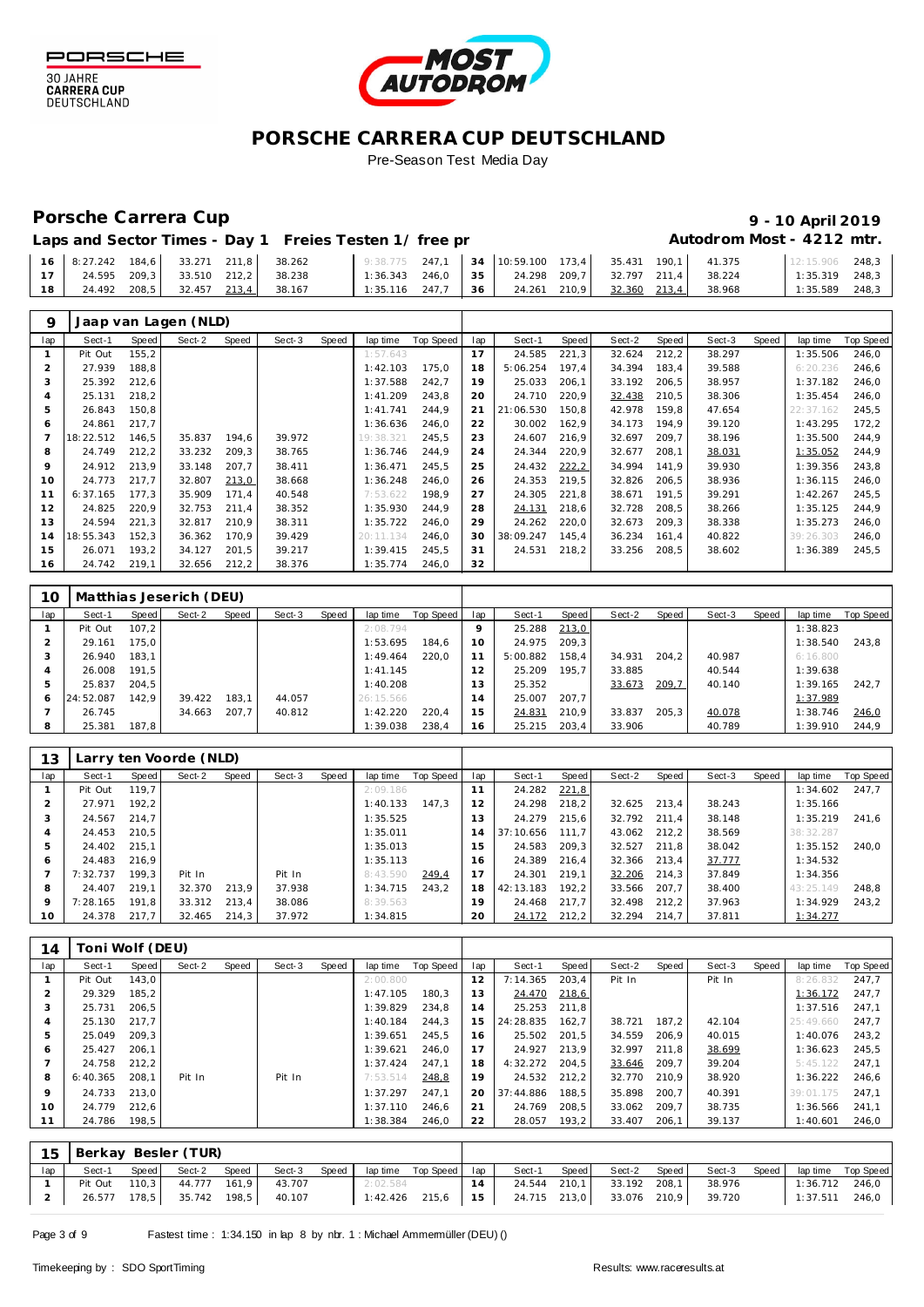

30 JAHRE<br>CARRERA CUP<br>DEUTSCHLAND



## **PORSCHE CARRERA CUP DEUTSCHLAND**

Pre-Season Test Media Day

## Porsche Carrera Cup **10 April 2019 9 - 10 April 2019**

# Laps and Sector Times - Day 1 Freies Testen 1/ free practice 11 and 100 Autodrom Most - 4212 mtr.

| 3  | 25.042    | 197.4 | 34.472 | 185.9 | 39.141 | 1:38.655  | 241.1 | 16 | 24.880    | 217.7 | 33.128 | 207.7 | 38.876 | 1:36.884  | 246.0 |
|----|-----------|-------|--------|-------|--------|-----------|-------|----|-----------|-------|--------|-------|--------|-----------|-------|
| 4  | 25.594    | 198.9 | 37.360 | 148.8 | 45.174 | 1:48.128  | 243.2 | 17 | 24.736    | 215.6 | 33.329 | 208.9 | 39.210 | 1:37.275  | 243.2 |
| 5  | 24.967    | 201.5 | 33.660 | 204.5 | 39.245 | 1:37.872  | 240.0 | 18 | 24.777    | 219.1 | 33.256 | 208.5 | 38.785 | 1:36.818  | 242.7 |
| 6  | 10:31.591 | 180.6 | 34.075 | 202.2 | 39.165 | 11:44.831 | 242.2 | 19 | 43:11.507 | 138.5 | 49.366 | 129.2 | 46.737 | 44:47.610 | 246.0 |
|    | 24.922    | 212.6 | 33.467 | 209.7 | 38.858 | 1:37.247  | 243.8 | 20 | 24.768    | 217.7 | 32.974 | 208.1 | 38.507 | 1:36.249  | 243.8 |
| 8  | 24.733    | 214.7 | 33.488 | 206.1 | 38.746 | 1:36.967  | 243.2 | 21 | 24.393    | 214.3 | 32.744 | 213,0 | 38.027 | 1:35.164  | 244.9 |
| 9  | 24.579    | 214.3 | 33.748 | 207.3 | 40.745 | 1:39.072  | 241.1 | 22 | 24.121    | 214.3 | 33.643 | 211.4 | 37.907 | 1:35.671  | 247,1 |
| 10 | 24.718    | 213.0 | 33.345 | 208.1 | 38.821 | 1:36.884  | 244.3 | 23 | 4:57.100  | 175.3 | 33.742 | 210.5 | 38.194 | 6:09.036  | 246.6 |
|    | 6:27.450  | 206.5 | 33.434 | 208.9 | 38.979 | 7:39.863  | 244.9 | 24 | 24.256    | 221.8 | 33.037 | 207.3 | 38.169 | 1:35.462  | 245.5 |
| 12 | 24.505    | 216.0 | 33.489 | 207.7 | 38.698 | 1:36.692  | 241.1 | 25 | 24.321    | 218.2 | 32.662 | 211.4 | 45.240 | 1:42.223  | 247,1 |
| 13 | 24.661    | 210.9 | 33.327 | 209,7 | 40.222 | 1:38.210  | 246.0 | 26 |           |       |        |       |        |           |       |

| 17             | Lukas Ertl (DEU) |        |        |       |        |       |           |           |     |           |       |        |       |        |       |           |           |
|----------------|------------------|--------|--------|-------|--------|-------|-----------|-----------|-----|-----------|-------|--------|-------|--------|-------|-----------|-----------|
| lap            | Sect-1           | Speed  | Sect-2 | Speed | Sect-3 | Speed | lap time  | Top Speed | lap | Sect-1    | Speed | Sect-2 | Speed | Sect-3 | Speed | lap time  | Top Speed |
|                | Pit Out          | 126, 2 |        |       |        |       | 2:04.557  |           | 21  | 25.549    | 202,6 |        |       |        |       | 1:43.822  |           |
| $\overline{2}$ | 29.695           | 160,0  |        |       |        |       | 1:51.525  |           | 22  | 24.429    | 214,7 |        |       |        |       | 1:36.393  |           |
| 3              | 25.736           | 185,6  |        |       |        |       | 1:39.759  |           | 23  | 24.355    | 213,0 |        |       |        |       | 1:35.844  |           |
| $\overline{4}$ | 25.264           | 212,2  |        |       |        |       | 1:38.118  |           | 24  | 24.440    | 216,0 |        |       |        |       | 1:36.025  |           |
| 5              | 24.976           |        |        |       |        |       | 1:37.234  |           | 25  | 24.353    | 217,7 |        |       |        |       | 1:35.893  |           |
| 6              | 5:58.177         | 0,3    | Pit In |       | Pit In |       | 7:10.874  |           | 26  | 24.476    | 217,3 |        |       |        |       | 1:36.159  |           |
|                | 24.964           |        |        |       |        |       | 1:37.577  |           | 27  | 24.433    | 215,1 |        |       |        |       | 1:35.993  |           |
| 8              | 24.880           | 217,7  |        |       |        |       | 1:37.415  |           | 28  | 10:42.008 | 206,1 | Pit In |       | Pit In |       | 11:54.492 |           |
| 9              | 7:05.986         | 119,1  | Pit In |       | Pit In |       | 8:34.173  |           | 29  | 24.362    | 216,9 |        |       |        |       | 1:36.329  |           |
| 10             | 4:16.428         | 204,9  | Pit In |       | Pit In |       | 5:28.885  |           | 30  | 25.543    | 212,2 |        |       |        |       | 1:37.955  |           |
| 11             | 24.674           |        |        |       |        |       | 1:37.287  |           | 31  | 24.433    | 219,5 |        |       |        |       | 1:36.494  |           |
| 12             | 24.643           | 220,0  |        |       |        |       | 1:37.900  |           | 32  | 24.455    |       |        |       |        |       | 1:37.632  |           |
| 13             | 8:39.783         | 213,4  | Pit In |       | Pit In |       | 9:51.842  |           | 33  | 29.927    | 206,1 |        |       |        |       | 1:43.635  |           |
| 14             | 24.680           | 204,5  |        |       |        |       | 1:37.270  |           | 34  | 24.761    | 211,8 |        |       |        |       | 1:36.830  |           |
| 15             | 24.646           | 213,4  |        |       |        |       | 1:37.121  |           | 35  | 24.716    |       |        |       |        |       | 1:37.154  |           |
| 16             | 24.559           | 220,9  |        |       |        |       | 1:37.218  |           | 36  | 24.448    | 214,7 |        |       |        |       | 1:36.491  |           |
| 17             | 24.649           | 212,2  |        |       |        |       | 1:37.203  |           | 37  | 26:04.291 | 191,8 | Pit In |       | Pit In |       | 27:17.802 |           |
| 18             | 27.429           | 188,5  |        |       |        |       | 1:43.163  |           | 38  | 24.488    | 211,4 |        |       |        |       | 1:36.789  |           |
| 19             | 28:35.870        | 142,3  | Pit In |       | Pit In |       | 30:01.081 |           | 39  | 24.407    | 215,6 |        |       |        |       | 1:36.472  |           |
| 20             | 28.358           | 189,1  |        |       |        |       | 1:51.325  |           | 40  |           |       |        |       |        |       |           |           |

| 20  |          |       | Henric Skoog (SWE) |       |        |       |          |           |     |           |       |        |       |        |       |           |           |
|-----|----------|-------|--------------------|-------|--------|-------|----------|-----------|-----|-----------|-------|--------|-------|--------|-------|-----------|-----------|
| lap | Sect-1   | Speed | Sect-2             | Speed | Sect-3 | Speed | lap time | Top Speed | lap | Sect-1    | Speed | Sect-2 | Speed | Sect-3 | Speed | lap time  | Top Speed |
|     | Pit Out  | 130,6 |                    |       |        |       | 2:05.406 |           | 12  | 24.524    | 215,6 | 32.778 | 211.4 | 38.162 |       | 1:35.464  | 248,8     |
|     | 27.393   | 184.6 |                    |       |        |       | 1:41.835 | 207.3     | 13  | 9:26.034  | 151.5 | 36.445 | 212.2 | 40.285 |       | 10:42.764 | 249.4     |
| 3   | 27.782   | 190.5 |                    |       |        |       | 1:39.670 | 246.0     | 14  | 24.539    | 218,6 | 32.874 | 212.2 | 38.369 |       | 1:35.782  | 249,4     |
| 4   | 24.906   | 209.7 |                    |       |        |       | 1:36.451 | 247.7     | 15  | 24.492    | 212,2 | 32.568 | 214,7 | 38.068 |       | 1:35.128  | 249.4     |
| 5   | 24.525   | 214.7 |                    |       |        |       | 1:39.652 | 248.8     | 16  | 24.408    | 212,6 | 32.776 | 212.2 | 38.194 |       | 1:35.378  | 250,0     |
| Ô   | 24.816   | 209.3 |                    |       |        |       | 1:35.583 | 248.8     | 17  | 58:33.823 | 155.8 | 39.035 | 200.7 | 39.139 |       | 59:51.997 | 249.4     |
|     | 4:55.461 | 210.9 | Pit In             |       | Pit In |       | 6:06.332 | 247.7     | 18  | 27.277    | 198.5 | 33.067 | 212.6 | 38.609 |       | 1:38.953  | 246.0     |
| 8   | 24.545   | 214.7 |                    |       |        |       | 1:36.101 | 247.7     | 19  | 24.531    | 218,2 | 32.523 | 209.3 | 39.436 |       | 1:36.490  | 246.0     |
| 9   | 24.527   | 213.4 | 34.163             | 214,3 | 38.232 |       | 1:36.922 | 248.8     | 20  | 25.532    | 215,6 | 32.486 | 210,9 | 38.284 |       | 1:36.302  | 219,5     |
| 10  | 28.270   | 177,6 | 33.926             | 213,9 | 38.178 |       | 1:40.374 | 248.8     | 21  | 24.580    | 216,0 | 32.600 | 210.9 | 38.056 |       | 1:35.236  | 246,0     |
|     | 27.983   | 198,9 | 33.434             | 213,4 | 38.255 |       | 1:39.672 | 248,8     | 22  | 24.462    | 217,7 | 32.659 | 212,6 | 38.289 |       | 1:35.410  | 246,6     |

| 22  |          |       | Nicolas Schöll (AUT) |       |        |       |          |           |     |           |       |        |       |        |       |           |                  |
|-----|----------|-------|----------------------|-------|--------|-------|----------|-----------|-----|-----------|-------|--------|-------|--------|-------|-----------|------------------|
| lap | Sect-1   | Speed | Sect-2               | Speed | Sect-3 | Speed | lap time | Top Speed | lap | Sect-1    | Speed | Sect-2 | Speed | Sect-3 | Speed | lap time  | <b>Top Speed</b> |
|     | Pit Out  | 96.0  |                      |       |        |       | 2:16.319 |           | 12  | 10:37.493 | 138.3 | 41.932 | 138,1 | 41.235 |       | 12:00.660 | 244.9            |
|     | 28.489   | 169.0 |                      |       |        |       | 1:51.871 | 219.1     | 13  | 25.626    | 194.6 | 35.372 | 210.1 | 39.386 |       | 1:40.384  | 231.3            |
| 3   | 8:31.669 | 147.9 | Pit In               |       | Pit In |       | 9:57.888 | 241.1     | 14  | 25.343    | 185.9 | 34.110 | 208.9 | 41.593 |       | 1:41.046  | 244.9            |
| 4   | 26.079   | 186.9 |                      |       |        |       | 1:40.717 | 241.6     | 15  | 24.964    | 208.9 | 33.409 | 210.9 | 39.046 |       | 1:37.419  | 244.3            |
| 5   | 25.729   | 190.8 |                      |       |        |       | 1:39.662 | 243.2     | 16  | 24.620    | 207.7 | 33.898 | 209.7 | 41.816 |       | 1:40.334  | 243.8            |
| 6   | 5:13.506 | 179.4 | Pit In               |       | Pit In |       | 6:31.929 | 244.3     | 17  | 24.470    | 208,9 | 33.624 | 211,4 | 39.372 |       | 1:37.466  | 245,5            |
|     | 25.300   | 201.5 | 35.054               | 198,2 | 40.654 |       | 1:41.008 | 245.5     | 18  | 24.503    | 209.7 | 33.583 | 209.7 | 39.220 |       | 1:37.306  | 246,6            |
| 8   | 25.128   | 206.5 | 34.050               | 210.1 | 39.473 |       | 1:38.651 | 243.2     | 19  | 24.677    | 210.1 | 33.406 | 208.9 | 41.542 |       | 1:39.625  | 246.0            |
| 9   | 24.961   | 198.9 | 33.698               | 211,8 | 39.057 |       | 1:37.716 | 246.6     | 20  | 25:52.266 | 148.6 | 41.965 | 156.3 | 42.533 |       | 27:16.764 | 246.0            |
| 10  | 25.062   | 205.7 | 33.733               | 207.7 | 39.013 |       | 1:37.808 | 248,8     | 21  | 27.378    | 161.7 | 34.994 | 210.9 | 39.089 |       | 1:41.461  | 240.0            |
|     | 31.325   | 181,8 | 34.831               | 208,9 | 39.847 |       | 1:46.003 | 242.7     | 22  | 27.106    | 187,5 | 34.213 | 208,9 | 39.144 |       | 1:40.463  | 243,8            |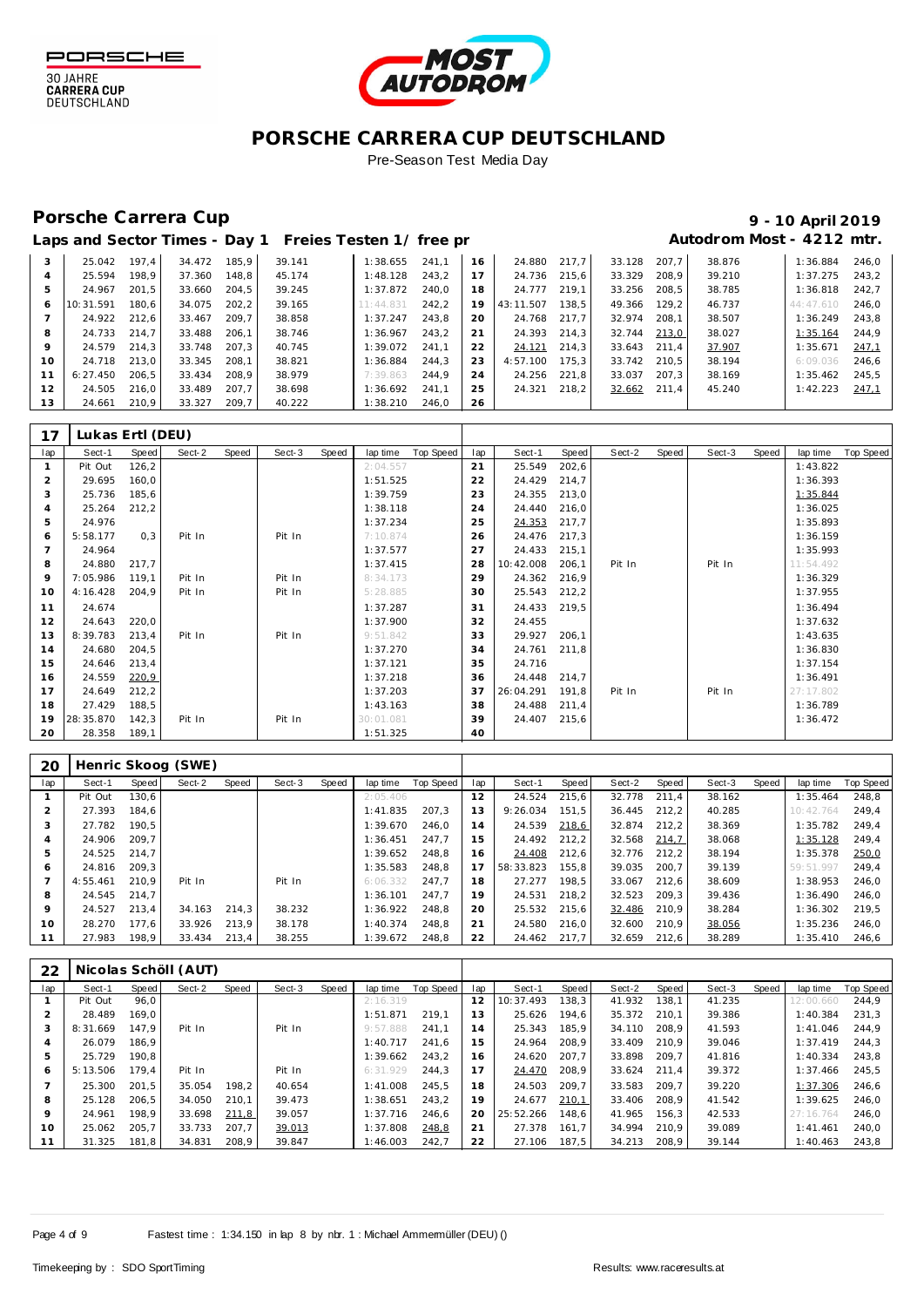



### **PORSCHE CARRERA CUP DEUTSCHLAND** Pre-Season Test Media Day

### Porsche Carrera Cup **10 April 2019 9 - 10 April 2019**

Laps and Sector Times - Day 1 Freies Testen 1/ free practice 11 and 10 Autodrom Most - 4212 mtr.

| 23             |           |       | Louis Henkefend (DEU)          |       |        |       |           |           |     |           |       |        |       |        |       |           |           |
|----------------|-----------|-------|--------------------------------|-------|--------|-------|-----------|-----------|-----|-----------|-------|--------|-------|--------|-------|-----------|-----------|
| lap            | Sect-1    | Speed | Sect-2                         | Speed | Sect-3 | Speed | lap time  | Top Speed | lap | Sect-1    | Speed | Sect-2 | Speed | Sect-3 | Speed | lap time  | Top Speed |
| $\mathbf{1}$   | Pit Out   | 102,9 |                                |       |        |       | 2:19.184  |           | 27  | 24.798    | 195,3 | 34.629 | 208,9 | 39.377 |       | 1:38.804  | 243,2     |
| $\overline{c}$ | 33.411    | 127,2 |                                |       |        |       | 1:58.342  | 184,9     | 28  | 24.633    | 209,7 | 34.318 | 210,9 | 39.497 |       | 1:38.448  | 246,6     |
| 3              | 29.056    | 175,6 |                                |       |        |       | 1:46.375  | 195,3     | 29  | 25.343    | 207,7 | 33.271 | 210,9 | 39.262 |       | 1:37.876  | 244,9     |
| $\overline{4}$ | 26.096    | 186,5 |                                |       |        |       | 1:41.615  | 230,3     | 30  | 24.776    | 212,6 | 33.384 | 210,5 | 39.105 |       | 1:37.265  | 241,1     |
| 5              | 5:29.406  | 166,7 | Pit In                         |       | Pit In |       | 6:45.502  | 238,4     | 31  | 24.706    | 217,7 | 33.427 | 210,1 | 39.344 |       | 1:37.477  | 243,8     |
| 6              | 25.899    | 195,7 |                                |       |        |       | 1:40.638  | 234,3     | 32  | 24.786    | 213,4 | 33.400 | 208,9 | 39.288 |       | 1:37.474  | 246,0     |
| $\overline{7}$ | 25.647    | 184,9 |                                |       |        |       | 1:40.529  | 234,3     | 33  | 24.895    | 217,3 | 33.773 | 210,9 | 39.164 |       | 1:37.832  | 247,7     |
| 8              | 26.619    | 188,2 |                                |       |        |       | 1:40.488  | 232,8     | 34  | 24.443    | 205,7 | 33.568 | 210,1 | 39.210 |       | 1:37.221  | 247,7     |
| 9              | 25.092    | 191,2 |                                |       |        |       | 1:39.285  | 243,8     | 35  | 24.530    | 211,8 | 33.507 | 208,5 | 39.242 |       | 1:37.279  | 244,9     |
| 10             | 25.313    | 190,8 |                                |       |        |       | 1:39.076  | 242,2     | 36  | 24.418    | 215,1 | 33.339 | 213,4 | 39.211 |       | 1:36.968  | 245,5     |
| 11             | 25.022    | 185,9 |                                |       |        |       | 1:40.987  | 243,2     | 37  | 24.513    | 209,3 | 33.406 | 211,8 | 39.903 |       | 1:37.822  | 247,7     |
| 12             | 25.093    | 196,4 |                                |       |        |       | 1:39.353  | 241,1     | 38  | 24.624    | 210,5 | 33.421 | 213,4 | 39.408 |       | 1:37.453  | 244,3     |
| 13             | 25.175    | 185,9 |                                |       |        |       | 1:38.735  | 243,2     | 39  | 24.653    | 200,4 | 33.703 | 212,6 | 39.545 |       | 1:37.901  | 244,9     |
| 14             | 25.066    | 195,7 |                                |       |        |       | 1:38.371  | 246,6     | 40  | 24.954    | 211,4 | 33.627 | 210,9 | 39.932 |       | 1:38.513  |           |
| 15             | 25.161    | 201,9 |                                |       |        |       | 1:38.621  | 237,9     | 41  | 25.191    | 208,5 | 33.387 | 211,8 | 39.444 |       | 1:38.022  | 246,6     |
| 16             | 24.989    | 195,7 |                                |       |        |       | 1:38.476  | 240,5     | 42  | 24.760    | 207,3 | 33.884 | 209,7 | 39.678 |       | 1:38.322  | 243,2     |
| 17             | 25.089    | 195,3 | 33.682                         | 207,3 | 39.636 |       | 1:38.407  | 241,1     | 43  | 32:23.940 | 127,4 | 42.071 | 162,7 | 46.482 |       | 33:52.493 | 247,1     |
| 18             | 24.929    | 199,3 | 34.720                         | 204,9 | 39.891 |       | 1:39.540  | 243,8     | 44  | 31.555    | 165,4 | 35.421 | 199,6 | 40.957 |       | 1:47.933  | 183,1     |
| 19             | 24.988    | 200,4 | 33.465                         | 206,9 | 39.687 |       | 1:38.140  | 240,5     | 45  | 25.656    | 167,7 | 34.756 | 206,9 | 40.486 |       | 1:40.898  | 245,5     |
| 20             | 25.086    | 196,0 | 33.730                         | 206,9 | 39.835 |       | 1:38.651  | 240,5     | 46  | 25.161    | 206,9 | 33.803 | 210,9 | 39.524 |       | 1:38.488  | 244,3     |
| 21             | 24.962    | 191,8 | 34.121                         | 205,7 | 39.906 |       | 1:38.989  | 244,3     | 47  | 24.724    | 212,6 | 33.414 | 210,9 | 39.229 |       | 1:37.367  | 246,0     |
| 22             | 30:27.538 | 124,4 | 42.090                         | 166,2 | 48.830 |       | 31:58.458 | 240,0     | 48  | 24.564    | 210,5 | 33.488 | 212,2 | 39.097 |       | 1:37.149  | 249,4     |
| 23             | 30.323    | 163,6 | 36.133                         | 178,5 | 43.255 |       | 1:49.711  | 196,0     | 49  | 24.807    | 208,9 | 33.575 | 211,4 | 39.463 |       | 1:37.845  | 244,9     |
| 24             | 25.771    | 196,0 | 34.012                         | 205,3 | 40.193 |       | 1:39.976  | 208,1     | 50  | 24.679    | 213,9 | 33.303 | 210,1 | 39.199 |       | 1:37.181  | 244,3     |
| 25             | 27.155    | 190,8 | 33.996                         | 207,7 | 39.729 |       | 1:40.880  | 242,2     | 51  | 24.551    | 211,4 | 33.392 | 211,4 | 39.213 |       | 1:37.156  |           |
| 26             | 24.813    | 201,5 | 33.755                         | 208,9 | 39.610 |       | 1:38.178  | 248,8     | 52  | 24.649    | 206,9 | 33.524 | 209,7 | 39.183 |       | 1:37.356  | 247,7     |
|                |           |       |                                |       |        |       |           |           |     |           |       |        |       |        |       |           |           |
| 27             |           |       | Jean-Baptiste Simmenauer (FRA) |       |        |       |           |           |     |           |       |        |       |        |       |           |           |
| lap            | Sect-1    | Speed | Sect-2                         | Speed | Sect-3 | Speed | lap time  | Top Speed | lap | Sect-1    | Speed | Sect-2 | Speed | Sect-3 | Speed | lap time  | Top Speed |
| $\mathbf{1}$   | Pit Out   | 149,2 | Pit In                         |       | Pit In |       | 5:57.417  |           | 17  | 24.647    | 216,4 | 32.791 | 217,7 | 39.015 |       | 1:36.453  |           |
| $\overline{2}$ | 26.905    | 178,5 |                                |       |        |       | 1:43.113  |           | 18  | 24.573    | 214,7 |        |       |        |       | 1:36.962  |           |
| 3              | 25.335    | 181,2 |                                |       |        |       | 1:38.912  |           | 19  | 24.745    | 213,0 | 32.811 | 212,6 | 38.953 |       | 1:36.509  |           |
| $\overline{4}$ | 25.175    | 187,2 |                                |       |        |       | 1:38.102  |           | 20  | 27.532    | 195,7 | 34.086 | 210,9 | 38.885 |       | 1:40.503  |           |
| 5              | 25.180    | 197,1 |                                |       |        |       | 1:37.947  |           | 21  | 24.688    | 213,9 |        |       |        |       | 1:36.752  |           |
| 6              | 27.726    | 182,4 |                                |       |        |       | 1:40.617  |           | 22  | 16:11.137 | 177,0 | 34.977 | 208,5 | 39.242 |       | 17:25.356 |           |
| $\overline{7}$ | 40:12.765 | 163,6 | Pit In                         |       | Pit In |       | 41:31.498 |           | 23  | 24.636    | 208,5 | 33.338 | 210,5 | 38.790 |       | 1:36.764  |           |
| 8              | 25.032    | 191,8 |                                |       |        |       | 1:37.678  |           | 24  | 24.467    | 214,3 | 32.966 | 211,8 | 38.941 |       | 1:36.374  |           |
| 9              | 25.304    | 193,5 |                                |       |        |       | 1:37.674  |           | 25  | 26.020    | 203,4 | 34.145 | 208,1 | 38.802 |       | 1:38.967  |           |
| 10             | 24.706    | 201,1 |                                |       |        |       | 1:37.440  |           | 26  | 24.673    | 198,5 |        |       |        |       | 1:36.857  |           |

|    | ------       | .     |        |       |           | .         | -- | -----    | ----               | -----        | ----  | .      | .        |       |
|----|--------------|-------|--------|-------|-----------|-----------|----|----------|--------------------|--------------|-------|--------|----------|-------|
| Q  | 25.304       | 193.5 |        |       |           | 1:37.674  | 25 | 26.020   | 203.4              | 34.145       | 208.1 | 38.802 | 1:38.967 |       |
| 10 | 24.706       | 201.1 |        |       |           | 1:37.440  | 26 | 24.673   | 198.5              |              |       |        | 1:36.857 |       |
|    | 24.620       | 204.9 |        |       |           | 1:36.820  | 27 | 7:55.578 | 165.4 <sub>1</sub> | 38.494       | 184.6 | 42.759 | 9:16.831 |       |
| 12 | 24.620       | 204.9 | 33.388 |       | 38.843    | 1:36.851  | 28 | 25.163   | 210.1              | 32.942       | 210.5 | 38.379 | 1:36.484 | 244,9 |
| 13 | 24.765       | 201.9 | 33.259 | 212.6 | 39.048    | 1:37.072  | 29 | 24.594   | 221.3              | 32.622 211.8 |       | 38.066 | 1:35.282 |       |
| 14 | 25.762       | 197.1 | 33.460 |       | 39.625    | 1:38.847  | 30 | 24.275   | 224,5              | 32.614 212.6 |       | 38.144 | 1:35.033 |       |
|    | 15 23:00.919 | 212.2 |        |       | 23:14.941 | 24:12.832 | 31 | 24.331   | 219.5              | 32.571       | 211.8 | 39.353 | 1:36.255 |       |
| 16 | 24.761       | 213.4 | 33.219 |       | 38.785    | 1:36.765  | 32 |          |                    |              |       |        |          |       |
|    |              |       |        |       |           |           |    |          |                    |              |       |        |          |       |

| 33  |          |       | Stefan Rehkopf (DEU) |       |        |       |          |           |     |           |              |        |       |        |       |           |           |
|-----|----------|-------|----------------------|-------|--------|-------|----------|-----------|-----|-----------|--------------|--------|-------|--------|-------|-----------|-----------|
| lap | Sect-1   | Speed | Sect-2               | Speed | Sect-3 | Speed | lap time | Top Speed | lap | Sect-1    | <b>Speed</b> | Sect-2 | Speed | Sect-3 | Speed | lap time  | Top Speed |
|     | Pit Out  | 139.4 |                      |       |        |       | 2:11.028 |           | 17  | 24.821    | 219,1        | 33.101 | 211.4 | 38.665 |       | 1:36.587  |           |
|     | 27.760   | 168.2 |                      |       |        |       | 1:46.634 | 206.1     | 18  | 24.510    | 223,1        | 33.194 | 210.5 | 38.865 |       | 1:36.569  |           |
| 3   | 25.483   | 201,1 |                      |       |        |       | 1:39.645 | 240,0     | 19  | 51:23.425 | 157.9        | 39.323 | 186,5 | 42.486 |       | 52:45.234 | 243.2     |
| 4   | 25.157   | 208,9 |                      |       |        |       | 1:38.175 | 244,9     | 20  | 25.709    | 199,6        | 34.532 | 206,5 | 39.391 |       | 1:39.632  |           |
| 5   | 24.763   | 209,7 |                      |       |        |       | 1:37.860 | 244,3     | 21  | 24.638    | 217,7        |        |       |        |       | 1:38.136  | 239,5     |
| 6   | 7:43.488 | 194,6 | Pit In               |       | Pit In |       | 8:57.065 |           | 22  | 24.825    | 213,4        | 33.960 | 209,7 | 39.334 |       | 1:38.119  |           |
|     | 24.569   | 214.3 |                      |       |        |       | 1:37.073 |           | 23  | 24.498    | 219,1        | 33.259 | 211.8 | 38.815 |       | 1:36.572  | 240.0     |
| 8   | 24.674   | 214,7 | 32.940               | 212,2 | 39.099 |       | 1:36.713 | 246.6     | 24  | 24.382    | 221,3        | 33.090 | 210.9 | 38.634 |       | 1:36.106  |           |
| 9   | 24.620   | 220.9 | 33.061               | 208,5 | 39.004 |       | 1:36.685 | 244,3     | 25  | 7:06.266  | 136,2        | 40.557 | 165.1 | 45.284 |       | 8:32.107  |           |
| 10  | 24.706   | 217,7 | 33.313               | 213,0 | 38.981 |       | 1:37.000 | 244,3     | 26  | 25.717    | 198,9        | 35.244 | 206,5 | 39.714 |       | 1:40.675  |           |
| 11  | 24.705   | 218,2 | 33.296               | 211,8 | 39.082 |       | 1:37.083 | 245.5     | 27  | 24.741    | 222,2        | 34.450 | 209.3 | 38.360 |       | 1:37.551  | 243,8     |
| 12  | 6:19.697 | 204,5 | 33.616               | 209,3 | 40.386 |       | 7:33.699 |           | 28  | 24.538    | 219,5        | 33.146 | 208,9 | 38.432 |       | 1:36.116  | 248.3     |
| 13  | 24.935   | 221,3 | 33.310               | 212,2 | 39.048 |       | 1:37.293 | 244.9     | 29  | 24.437    | 223,1        | 32.590 | 213,4 | 38.225 |       | 1:35.252  | 242,2     |
| 14  | 24.596   | 219.5 | 33.642               | 212,6 | 39.198 |       | 1:37.436 |           | 30  | 24.396    | 221,8        | 32.689 | 210,5 | 38.242 |       | 1:35.327  | 247,1     |
| 15  | 24.793   |       | 33.197               | 212,6 | 38.991 |       | 1:36.981 | 247.7     | 31  | 24.347    | 222,7        | 32.833 | 210,5 | 38.348 |       | 1:35.528  | 242,2     |
| 16  | 24.694   | 219,5 | 33.365               | 213,4 | 38.833 |       | 1:36.892 |           | 32  |           |              |        |       |        |       |           |           |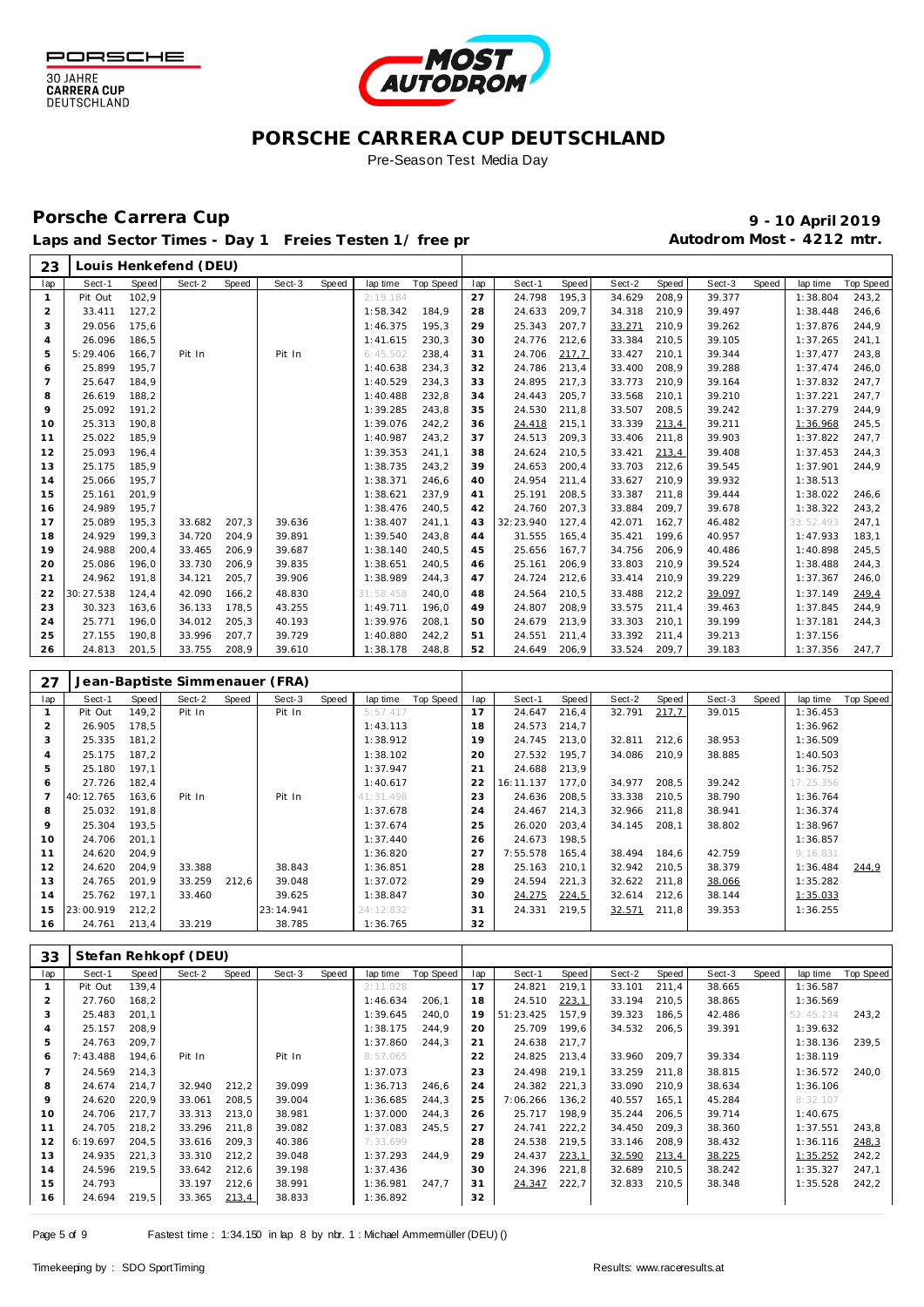





Pre-Season Test Media Day

### Porsche Carrera Cup **10 April 2019 9 - 10 April 2019**

Laps and Sector Times - Day 1 Freies Testen 1/ free practice 11 and 10 Autodrom Most - 4212 mtr.

| 37           |          |       | Igor Walilko (POL) |       |        |       |          |           |     |           |       |        |        |        |       |           |           |
|--------------|----------|-------|--------------------|-------|--------|-------|----------|-----------|-----|-----------|-------|--------|--------|--------|-------|-----------|-----------|
| lap          | Sect-1   | Speed | Sect-2             | Speed | Sect-3 | Speed | lap time | Top Speed | lap | Sect-1    | Speed | Sect-2 | Speed  | Sect-3 | Speed | lap time  | Top Speed |
|              | Pit Out  | 129.7 |                    |       |        |       | 1:54.821 |           | 13  | 01:33.917 | 109.9 | 35.296 | 206, 5 | 39.692 |       | 02:48.905 | 223,1     |
|              | 25.847   | 192.9 |                    |       |        |       | 1:38.751 | 230.3     | 14  | 25.329    | 204,2 | 32.869 | 214.3  | 39.627 |       | 1:37.825  | 244.9     |
|              | 24.834   | 201,5 |                    |       |        |       | 1:36.677 | 248.8     | 15  | 24.426    | 220,4 | 32.684 | 212.2  | 38.377 |       | 1:35.487  | 250,0     |
|              | 24.940   | 215.6 |                    |       |        |       | 1:36.978 | 247.7     | 16  | 24.353    | 214.7 | 32.662 | 210.9  | 38.212 |       | 1:35.227  | 246.6     |
| 5            | 24.820   | 218,2 |                    |       |        |       | 1:36.526 | 244.3     | 17  | 28.688    | 200,4 | 33.362 | 208.5  | 38.654 |       | 1:40.704  | 248.3     |
| <sub>6</sub> | 24.649   | 214.3 |                    |       |        |       | 1:36.612 | 247.7     | 18  | 8:50.794  | 112.7 | 39.031 | 170.3  | 48.083 |       | 10:17.908 | 246.6     |
|              | 24.667   | 204.9 |                    |       |        |       | 1:36.426 | 246.6     | 19  | 31.360    | 184.3 | 33.706 | 210.9  | 38.452 |       | 1:43.518  | 166.2     |
| 8            | 6:55.702 | 193.2 | Pit In             |       | Pit In |       | 8:07.936 | 228.3     | 20  | 24.366    | 222,2 | 32.277 | 215,1  | 37.793 |       | 1:34.436  | 244.9     |
| 9            | 24.929   | 194.9 |                    |       |        |       | 1:37.043 | 246.6     | 21  | 24.296    | 222,2 | 32.133 | 213,4  | 37.870 |       | 1:34.299  | 246.6     |
| 10           | 24.790   | 215.1 |                    |       |        |       | 1:36.365 | 246.0     | 22  | 25.480    | 191.2 | 34.477 | 204.9  | 38.554 |       | 1:38.511  | 244.9     |
|              | 24.509   | 219,5 |                    |       |        |       | 1:35.556 | 246.0     | 23  | 24.112    | 221,8 | 32.221 | 215,1  | 37.953 |       | 1:34.286  | 249.4     |
| 12           | 24.439   | 220,0 |                    |       |        |       | 1:35.436 | 247,7     | 24  |           |       |        |        |        |       |           |           |

| 44             |           |       | Sandro Kaibach (DEU) |       |        |       |           |           |     |           |        |        |       |          |       |           |                  |
|----------------|-----------|-------|----------------------|-------|--------|-------|-----------|-----------|-----|-----------|--------|--------|-------|----------|-------|-----------|------------------|
| lap            | Sect-1    | Speed | Sect-2               | Speed | Sect-3 | Speed | lap time  | Top Speed | lap | Sect-1    | Speed  | Sect-2 | Speed | Sect-3   | Speed | lap time  | <b>Top Speed</b> |
|                | Pit Out   | 143,8 |                      |       |        |       | 2:00.781  |           | 18  | 25.255    |        |        |       |          |       | 1:38.216  |                  |
| $\overline{2}$ | 29.324    | 185,9 |                      |       |        |       | 1:47.107  |           | 19  | 25.139    |        |        |       |          |       | 1:37.718  |                  |
| 3              | 25.728    | 204,9 |                      |       |        |       | 1:39.825  | 234,3     | 20  | 3:54.357  | 192,5  | Pit In |       | Pit In   |       | 5:06.945  |                  |
| $\overline{4}$ | 25.125    | 218,6 |                      |       |        |       | 1:40.191  | 243,8     | 21  | 24.865    | 205, 3 |        |       |          |       | 1:37.310  |                  |
| 5              | 25.038    | 208,9 |                      |       |        |       | 1:39.650  | 245,5     | 22  | 24.932    | 202,6  |        |       |          |       | 1:36.994  |                  |
| 6              | 25.419    | 205,7 |                      |       |        |       | 1:39.616  | 246,0     | 23  | 24.680    | 200,4  |        |       |          |       | 1:36.683  |                  |
|                | 24.754    | 212,2 |                      |       |        |       | 1:37.423  | 245,5     | 24  | 5:01.724  | 192,2  |        |       | 5:14.375 |       | 6:13.517  | 246,0            |
| 8              | 39:07.348 | 112,3 | Pit In               |       | Pit In |       | 40:51.181 | 249,4     | 25  | 24.671    |        |        |       |          |       | 1:36.181  |                  |
| 9              | 34.098    | 122,6 |                      |       |        |       | 2:08.560  | 150,0     | 26  | 24.667    | 208,1  |        |       |          |       | 1:37.419  | 248,8            |
| 10             | 30.419    | 146,7 |                      |       |        |       | 1:57.220  | 180,6     | 27  | 24.548    | 209,3  |        |       |          |       | 1:36.081  |                  |
| 11             | 28.566    | 147.9 | 41.767               | 133,0 | 45.321 |       | 1:55.654  |           | 28  | 24.598    |        |        |       |          |       | 1:35.799  |                  |
| 12             | 29.402    |       |                      |       |        |       | 1:50.804  |           | 29  | 49:08.935 | 88,9   | 46.830 | 175,3 | 47.129   |       | 50:42.894 |                  |
| 13             | 27.672    | 179,1 | 37.066               | 147,1 | 43.217 |       | 1:47.955  | 193.2     | 30  | 26.961    | 191,5  |        |       |          |       | 1:39.914  | 178.5            |
| 14             | 27.075    | 191,8 |                      |       |        |       | 1:44.754  |           | 31  | 24.756    |        |        |       |          |       | 1:36.091  |                  |
| 15             | 26.530    | 181,8 |                      |       |        |       | 1:44.829  |           | 32  | 24.697    | 212,6  |        |       |          |       | 1:36.225  |                  |
| 16             | 7:30.561  | 101,3 | Pit In               |       | Pit In |       | 8:51.743  |           | 33  | 24.588    | 210,1  |        |       |          |       | 1:36.331  |                  |
| 17             | 25.159    | 205,3 |                      |       |        |       | 1:38.386  |           | 34  | 24.554    |        |        |       |          |       | 1:35.888  | 264,1            |

| 50             |                                |       | Tim Zimmermann (DEU) |       |        |       |           |           |     |           |       |        |       |          |       |           |           |
|----------------|--------------------------------|-------|----------------------|-------|--------|-------|-----------|-----------|-----|-----------|-------|--------|-------|----------|-------|-----------|-----------|
| lap            | Sect-1                         | Speed | Sect-2               | Speed | Sect-3 | Speed | lap time  | Top Speed | lap | Sect-1    | Speed | Sect-2 | Speed | Sect-3   | Speed | lap time  | Top Speed |
| $\mathbf{1}$   | Pit Out                        | 110,0 |                      |       |        |       | 2:02.992  |           | 23  | 24.813    |       | 33.244 | 213,9 | 38.739   |       | 1:36.796  | 247,1     |
| $\overline{2}$ | 28.314                         | 144,4 |                      |       |        |       | 1:50.288  | 204,9     | 24  | 34:43.644 | 168,8 | 36.184 | 201,9 | 40.679   |       | 36:00.507 | 245,5     |
| 3              | 25.652                         | 190.8 |                      |       |        |       | 1:39.536  | 236,3     | 25  | 25.710    | 188,5 | 33.216 | 213.0 | 38.760   |       | 1:37.686  |           |
| $\overline{4}$ | 24.970                         | 197.4 |                      |       |        |       | 1:38.484  | 243.8     | 26  | 25.098    | 207,3 | 32.868 | 213.4 | 38.487   |       | 1:36.453  |           |
| 5              | 25.321                         | 197.8 |                      |       |        |       | 1:38.803  | 242.7     | 27  | 24.678    | 212,2 | 32.696 | 220,9 | 38.693   |       | 1:36.067  |           |
| 6              | 24.847                         |       |                      |       |        |       | 1:37.347  |           | 28  | 24.565    | 215,6 | 32.551 | 208.1 | 38.341   |       | 1:35.457  |           |
| $\overline{ }$ | 25.070                         | 200,7 |                      |       |        |       | 1:37.173  |           | 29  | 9:20.579  | 176,5 | 33.920 | 213,9 | 38.343   |       | 10:32.842 | 246,0     |
| 8              | 24.885                         | 186,5 |                      |       |        |       | 1:37.845  |           | 30  | 24.981    | 204,2 | 32.677 | 211,8 | 38.284   |       | 1:35.942  |           |
| 9              | 27.912                         | 188,2 |                      |       |        |       | 1:40.400  |           | 31  | 24.679    | 203,0 | 32.803 | 218,6 | 38.310   |       | 1:35.792  |           |
| 10             | 24.889                         | 197,1 |                      |       |        |       | 1:37.407  |           | 32  | 24.958    | 208,9 | 32.483 | 218,2 | 38.205   |       | 1:35.646  |           |
| 11             | 6:01.373                       | 175,6 | Pit In               |       | Pit In |       | 7:15.326  | 244,3     | 33  | 24.639    | 220,9 | 33.204 | 204,5 | 38.616   |       | 1:36.459  |           |
| 12             | 24.888                         | 203.8 |                      |       |        |       | 1:41.270  |           | 34  | 24.499    | 214.3 |        |       |          |       | 1:35.583  |           |
| 13             | 20.367                         | 192,2 |                      |       |        |       | 1:32.688  |           | 35  | 5:52.809  | 197.1 |        |       | 6:06.759 |       | 7:04.453  | 244.3     |
| 14             | 24.866                         | 211,4 |                      |       |        |       | 1:36.661  |           | 36  | 24.593    | 210,9 | 32.696 | 215,1 | 38.430   |       | 1:35.719  | 245,5     |
| 15             | 25.003                         | 210,1 |                      |       |        |       | 1:36.642  |           | 37  | 24.467    | 215,1 | 32.929 | 211,8 | 38.328   |       | 1:35.724  |           |
| 16             | 24.726                         | 204,2 |                      |       |        |       | 1:36.222  | 243,8     | 38  | 24.479    | 218,2 |        |       |          |       | 1:36.045  | 244,9     |
| 17             | 25.385                         | 195,7 |                      |       |        |       | 1:37.118  | 234.3     | 39  | 11:56.943 | 161,4 | 37.923 | 197.1 | 40.343   |       | 13:15.209 |           |
| 18             | 13:43.996                      | 180,0 | 33.916               | 210,5 | 38.723 |       | 14:56.635 |           | 40  | 26.014    | 183,4 | 34.451 | 212,2 | 38.163   |       | 1:38.628  | 219,5     |
| 19             | 24.741                         | 191,2 | 33.357               | 212,6 | 38.472 |       | 1:36.570  |           | 41  | 24.481    | 215,6 | 32.494 | 215,1 | 37.764   |       | 1:34.739  |           |
| 20             | 26.201                         | 198,2 | 33.282               | 216,4 | 38.725 |       | 1:38.208  |           | 42  | 27.160    | 186,5 | 33.538 | 213.0 | 38.078   |       | 1:38.776  |           |
| 21             | 24.817                         | 206,9 |                      |       |        |       | 1:36.556  | 244.3     | 43  | 24.433    | 218,2 |        |       |          |       | 1:34.502  |           |
| 22             | 25.118                         | 186,9 | 34.013               | 210,9 | 38.573 |       | 1:37.704  | 244,3     | 44  | 24.210    | 216,9 | 32.772 | 209,7 | 38.080   |       | 1:35.062  |           |
|                |                                |       |                      |       |        |       |           |           |     |           |       |        |       |          |       |           |           |
|                | 66   Andreas Sczenansky (DELI) |       |                      |       |        |       |           |           |     |           |       |        |       |          |       |           |           |

|     | <b>60   Allareas Sczeparisky (DLO)</b> |       |        |              |        |       |          |                   |      |        |       |        |       |        |       |          |           |
|-----|----------------------------------------|-------|--------|--------------|--------|-------|----------|-------------------|------|--------|-------|--------|-------|--------|-------|----------|-----------|
| lap | Sect-1                                 | Speed | Sect-2 | <b>Speed</b> | Sect-3 | Speed |          | laptime Top Speed | lap  | Sect-1 | Speed | Sect-2 | Speed | Sect-3 | Speed | lap time | Top Speed |
|     | Pit Out                                | 120.7 |        |              |        |       | 2:12.054 |                   |      | 24.868 | 221.8 |        |       |        |       | 1:39.163 |           |
|     | 28.625                                 | 169.8 |        |              |        |       |          | $1:53.452$ 216,9  | 18 I | 24.909 |       | 33.767 |       | 40.168 |       | 1:38.844 |           |
|     |                                        |       |        |              |        |       |          |                   |      |        |       |        |       |        |       |          |           |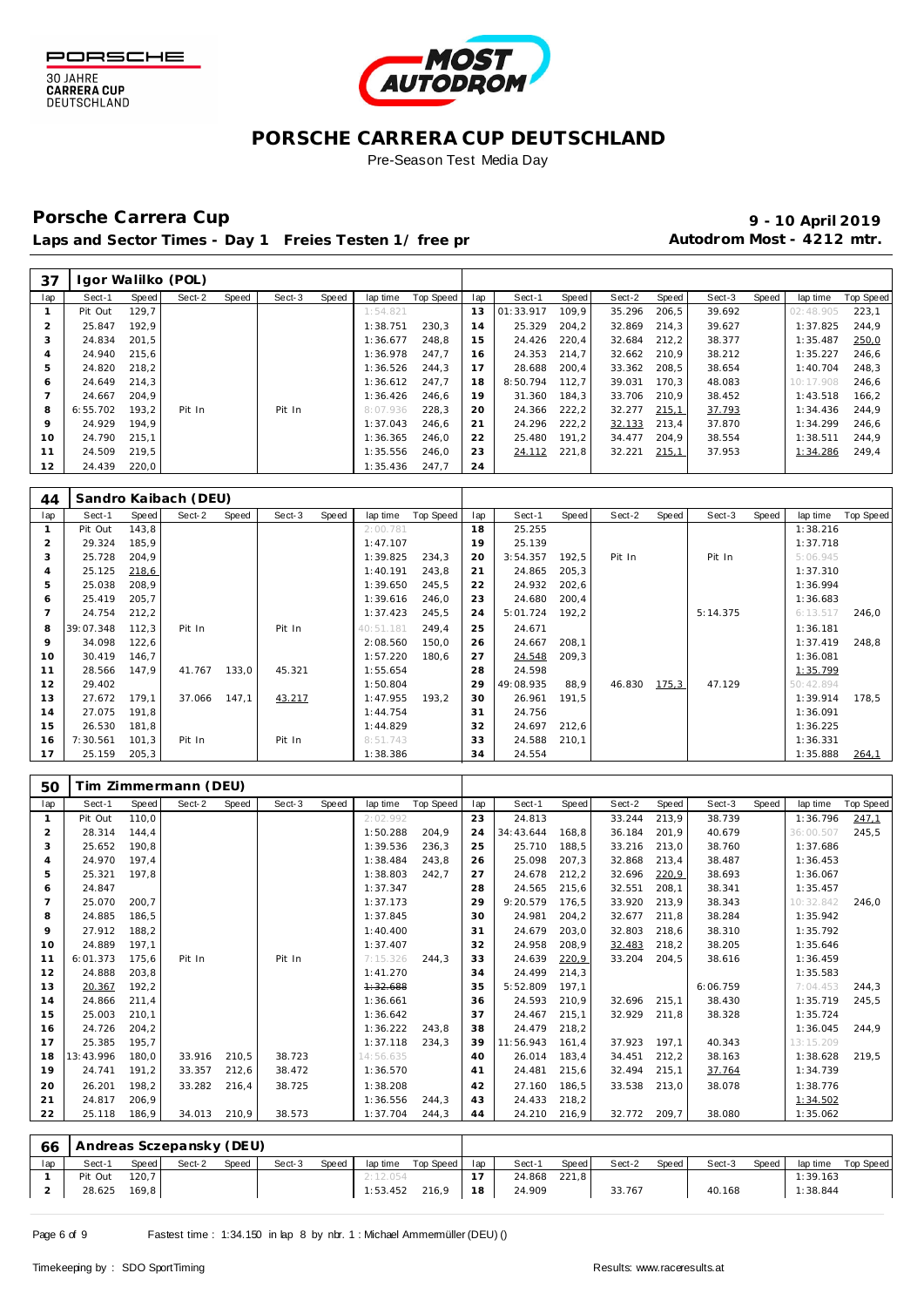



### **PORSCHE CARRERA CUP DEUTSCHLAND** Pre-Season Test Media Day

## Porsche Carrera Cup **10 April 2019 9 - 10 April 2019**

|  | Laps and Sector Times - Day 1 Freies Testen 1/ free pr |  | Autodrom Most - 4212 mtr. |
|--|--------------------------------------------------------|--|---------------------------|
|--|--------------------------------------------------------|--|---------------------------|

| 3              | 30.679    | 184.6 |        |       |        | 1:55.637  | 173.1 | 19 | 24.898    | 217.7 | 33.689 |       | 40.132    | 1:38.719  |       |
|----------------|-----------|-------|--------|-------|--------|-----------|-------|----|-----------|-------|--------|-------|-----------|-----------|-------|
| $\overline{4}$ | 6:06.589  | 196.0 | Pit In |       | Pit In | 7:24.042  | 1.0   | 20 | 25.821    | 206,5 |        |       |           | 1:40.484  |       |
| 5              | 25.726    |       |        |       |        | 1:41.555  |       | 21 | 29.313    | 184.9 |        |       |           | 1:47.523  |       |
| 6              | 25.088    |       |        |       |        | 1:39.575  |       | 22 | 4:51.230  | 199.6 | 36.933 | 186.9 | 41.452    | 6:09.615  | 246,0 |
|                | 24.985    | 215.1 |        |       |        | 1:39.623  |       | 23 | 2:05.805  | 220.9 | 34.346 |       | 40.057    | 3:20.208  |       |
| 8              | 29.349    | 197,8 | 36.108 | 192.2 | 40.732 | 1:46.189  |       | 24 | 34:36.229 | 121,8 |        |       | 35:08.364 | 36:09.661 |       |
| 9              | 25.862    | 213.0 |        |       |        | 1:41.352  |       | 25 | 26.497    | 196,0 | 37.286 | 196.7 | 41.302    | 1:45.085  |       |
| 10             | 25.371    |       |        |       |        | 1:40.135  | 243.8 | 26 | 24.965    | 207,7 | 33.860 |       | 39.857    | 1:38.682  |       |
| 11             | 25.171    | 214.3 |        |       |        | 1:39.102  |       | 27 | 24.861    | 213,4 | 33.463 |       | 39.319    | 1:37.643  |       |
| 12             | 27.194    | 197.1 |        |       |        | 1:41.591  |       | 28 | 24.613    | 219,1 |        |       |           | 1:37.677  |       |
| 13             | 38:16.231 | 142.9 | 40.347 | 174.2 | 44.279 | 39:40.857 |       | 29 | 25.708    | 217.3 |        |       |           | 1:41.607  |       |
| 14             | 25.289    | 203.0 | 34.979 |       | 41.004 | 1:41.272  |       | 30 | 24.618    | 219.5 |        |       |           | 1:37.679  |       |
| 15             | 25.152    | 208.5 |        |       |        | 1:39.487  |       | 31 | 4:27.997  | 177.3 | 35.583 | 197.1 | 40.323    | 5:43.903  |       |
| 16             | 25.125    | 219,5 | 34.298 | 199,6 | 40.358 | 1:39.781  | 245,5 | 32 |           |       |        |       |           |           |       |

| 67  |           |       | Sebastian Daum (AUT) |       |        |       |           |           |     |          |       |        |       |        |       |           |           |
|-----|-----------|-------|----------------------|-------|--------|-------|-----------|-----------|-----|----------|-------|--------|-------|--------|-------|-----------|-----------|
| lap | Sect-1    | Speed | Sect-2               | Speed | Sect-3 | Speed | lap time  | Top Speed | lap | Sect-1   | Speed | Sect-2 | Speed | Sect-3 | Speed | lap time  | Top Speed |
|     | Pit Out   | 90.8  |                      |       |        |       | 2:08.326  |           | 14  | 24.384   | 214.7 | 32.943 | 212.6 | 38.776 |       | 1:36.103  | 247.7     |
|     | 31.213    | 161.7 |                      |       |        |       | 1:47.570  | 168.8     | 15  | 24.522   | 213.9 | 33.262 | 210.1 | 39.169 |       | 1:36.953  | 248.3     |
| 3   | 25.381    | 187.2 |                      |       |        |       | 1:38.701  | 242.7     | 16  | 24.539   | 210.5 | 33.090 | 211.4 | 38.769 |       | 1:36.398  | 248.3     |
| 4   | 25.212    | 201.1 |                      |       |        |       | 1:37.750  | 246.0     | 17  | 9:25.613 | 195.3 | 33.574 | 211.4 | 39.159 |       | 10:38.346 | 249.4     |
| 5   | 8:32.361  | 178.5 | 34.798               | 207.3 | 39.448 |       | 9:46.607  | 247.1     | 18  | 24.583   | 211,4 | 33.928 | 209.3 | 39.057 |       | 1:37.568  | 248.8     |
| 6   | 24.614    | 205.7 | 34.052               | 208.5 | 39.510 |       | 1:38.176  | 246.6     | 19  | 24.766   | 201.9 | 33.894 | 207.3 | 39.506 |       | 1:38.166  | 248.3     |
|     | 25.332    | 216,4 | 33.819               | 209,3 | 39.204 |       | 1:38.355  | 246.6     | 20  | 24.639   | 207,7 | 33.100 | 212.6 | 39.507 |       | 1:37.246  | 247.7     |
| 8   | 24.531    | 215.6 | 33.430               | 208.1 | 39.064 |       | 1:37.025  | 247.7     | 21  | 29.656   | 205,3 | 33.209 | 209.7 | 39.095 |       | 1:41.960  | 138.6     |
| 9   | 24.378    | 204.9 | 33.246               | 210,5 | 38.873 |       | 1:36.497  | 247.1     | 22  | 24.720   | 213.9 | 33.212 | 210.5 | 38.843 |       | 1:36.775  | 248.8     |
| 10  | 24.498    | 213.0 | 33.334               | 208.5 | 38.752 |       | 1:36.584  | 246.6     | 23  | 24.683   | 213.0 | 32.958 | 211.8 | 38.752 |       | 1:36.393  | 249.4     |
| 11  | 15:06.919 | 184.6 | 34.498               | 192.9 | 40.005 |       | 16:21.422 | 247.7     | 24  | 24.565   | 212,6 | 32.834 | 213,0 | 38.942 |       | 1:36.341  | 250,0     |
| 12  | 24.872    | 208.1 | 33.528               | 205,3 | 39.324 |       | 1:37.724  | 246.6     | 25  | 25.118   | 163.1 | 36.846 | 207.7 | 38.915 |       | 1:40.879  | 248,3     |
| 13  | 24.565    | 212,2 | 33.212               | 210.9 | 38.945 |       | 1:36.722  | 247.1     | 26  |          |       |        |       |        |       |           |           |

| 77  |          |       | Leon Köhler (DEU) |       |        |       |           |           |     |           |       |        |       |        |       |           |           |
|-----|----------|-------|-------------------|-------|--------|-------|-----------|-----------|-----|-----------|-------|--------|-------|--------|-------|-----------|-----------|
| lap | Sect-1   | Speed | Sect-2            | Speed | Sect-3 | Speed | lap time  | Top Speed | lap | Sect-1    | Speed | Sect-2 | Speed | Sect-3 | Speed | lap time  | Top Speed |
|     | Pit Out  | 127.7 |                   |       |        |       | 2:13.912  |           |     | 24.883    | 205,3 |        |       |        |       | 1:37.305  |           |
|     | 31.151   | 141.4 |                   |       |        |       | 1:55.482  | 175.9     | 10  | 24:35.275 | 184,0 | 33.895 | 208.1 | 39.379 |       | 25:48.549 | 247.1     |
|     | 9:04.354 | 168,5 | Pit In            |       | Pit In |       | 10:24.001 | 191.2     |     | 24.957    | 203,0 | 33.274 | 211,4 | 38.979 |       | 1:37.210  | 245,5     |
|     | 26.386   | 180.0 |                   |       |        |       | 1:41.276  | 214.7     | 12  | 5:47.484  | 203.0 | 33.881 | 0.3   | 39.282 |       | 7:00.64   | 246.6     |
| ь   | 25.724   | 181.5 |                   |       |        |       | 1:39.328  | 227.8     | 13  | 27:44.110 | 146.9 | 39.922 | 0.0   | 43.359 |       | 29:07.391 | 246.6     |
| O   | 25.496   | 188.5 |                   |       |        |       | 1:37.929  | 246.6     | 14  | 7:40.126  | 170.6 | 35.116 | 196.7 | 41.533 |       | 8:56.775  | 220,0     |
|     | 24.992   | 201.5 |                   |       |        |       | 1:36.943  | 246.6     | 15  | 24.929    | 209.3 | 33.502 | 208.9 | 38.952 |       | 1:37.383  | 244.9     |
| 8   | 25.553   |       |                   |       |        |       | 1:38.200  | 211.4     | 16. | 24.520    | 205,3 | 33.023 | 211,4 | 38.449 |       | 1:35.992  | 247,7     |

| 87  |           |       | Richard Wagner (DEU) |       |           |       |           |           |     |           |              |        |       |          |       |           |           |
|-----|-----------|-------|----------------------|-------|-----------|-------|-----------|-----------|-----|-----------|--------------|--------|-------|----------|-------|-----------|-----------|
| lap | Sect-1    | Speed | Sect-2               | Speed | Sect-3    | Speed | lap time  | Top Speed | lap | Sect-1    | <b>Speed</b> | Sect-2 | Speed | Sect-3   | Speed | lap time  | Top Speed |
|     | Pit Out   | 147,5 |                      |       |           |       | 2:01.720  |           | 16  | 24.647    | 211,4        |        |       |          |       | 1:36.162  |           |
|     | 27.071    | 188,5 |                      |       |           |       | 1:47.137  |           | 17  | 24.567    | 220,0        | 32.749 |       | 1:04.440 |       | 2:01.756  |           |
| 3   | 25.447    | 208,5 |                      |       |           |       | 1:37.009  |           | 18  | 10:23.037 | 209,3        | Pit In |       | Pit In   |       | 11:34.639 |           |
| 4   | 25.281    | 211,8 |                      |       |           |       | 1:37.218  |           | 19  | 24.632    | 216,9        |        |       |          |       | 1:35.380  |           |
| 5   | 25.152    | 170,9 |                      |       |           |       | 1:37.338  |           | 20  | 24.702    | 219,1        |        |       |          |       | 1:35.427  |           |
| 6   | 24.701    | 216,0 |                      |       |           |       | 1:36.521  |           | 21  | 25.404    |              | 33.384 |       | 42.660   |       | 1:41.448  |           |
|     | 24.456    | 210,5 |                      |       |           |       | 1:35.544  |           | 22  | 24.484    | 216,4        |        |       |          |       | 1:35.823  |           |
| 8   | 5:39.733  | 207,7 | Pit In               |       | Pit In    |       | 6:53.740  |           | 23  | 25.728    | 216,0        | 32.850 |       | 38.574   |       | 1:37.152  |           |
| 9   | 24.834    | 211,4 |                      |       |           |       | 1:37.741  |           | 24  | 8:44.363  | 143,8        | Pit In |       | Pit In   |       | 10:08.323 |           |
| 10  | 24.643    |       |                      |       |           |       | 1:36.566  |           | 25  | 25.746    | 199,6        |        |       |          |       | 1:40.116  |           |
| 11  | 24.553    | 219,1 |                      |       |           |       | 1:35.956  |           | 26  | 24.538    | 221,3        |        |       |          |       | 1:35.184  |           |
| 12  | 2:01.781  | 212,6 | 33.759               |       | 39.512    |       | 3:15.052  | 184,3     | 27  | 24.265    | 220,0        |        |       |          |       | 1:38.780  |           |
| 13  | 52:44.135 | 153,0 |                      |       | 53:11.088 |       | 54:08.832 |           | 28  | 19.957    | 218,6        | 33.296 |       | 38.286   |       | 4:31.539  |           |
| 14  | 25.161    | 214,7 |                      |       |           |       | 1:36.540  |           | 29  | 24.367    | 205,7        |        |       |          |       | 1:39.101  |           |
| 15  | 24.527    | 218,6 |                      |       |           |       | 1:35.497  |           | 30  |           |              |        |       |          |       |           |           |
|     |           |       |                      |       |           |       |           |           |     |           |              |        |       |          |       |           |           |

| -88 | Reece Barr (IRL) |              |        |       |        |       |                |           |      |              |       |              |       |        |       |                  |                    |
|-----|------------------|--------------|--------|-------|--------|-------|----------------|-----------|------|--------------|-------|--------------|-------|--------|-------|------------------|--------------------|
| lap | Sect-1           | Speed        | Sect-2 | Speed | Sect-3 | Speed | lap time       | Top Speed | lap  | Sect-1       | Speed | Sect-2       | Speed | Sect-3 | Speed |                  | lap time Top Speed |
|     | Pit Out          | 128.0        |        |       |        |       | 2:06.256       |           | 22   | 24.721 217,7 |       | 33.139 211,4 |       | 38.720 |       | 1:36.580         | 247.1              |
|     | 28.460           | 166.7        |        |       |        |       | 1:48.152       | 198.9     | 23   | 4:58.626     | 195.3 | 33.808 208,9 |       | 39.216 |       | $6:11.650$ 247.7 |                    |
|     |                  | 28.141 186,9 |        |       |        |       | 1:43.734 225.5 |           | 24 l | 24.639 219,5 |       | 32.872 210,5 |       | 38.635 |       | $1:36.146$ 247,1 |                    |
|     |                  |              |        |       |        |       |                |           |      |              |       |              |       |        |       |                  |                    |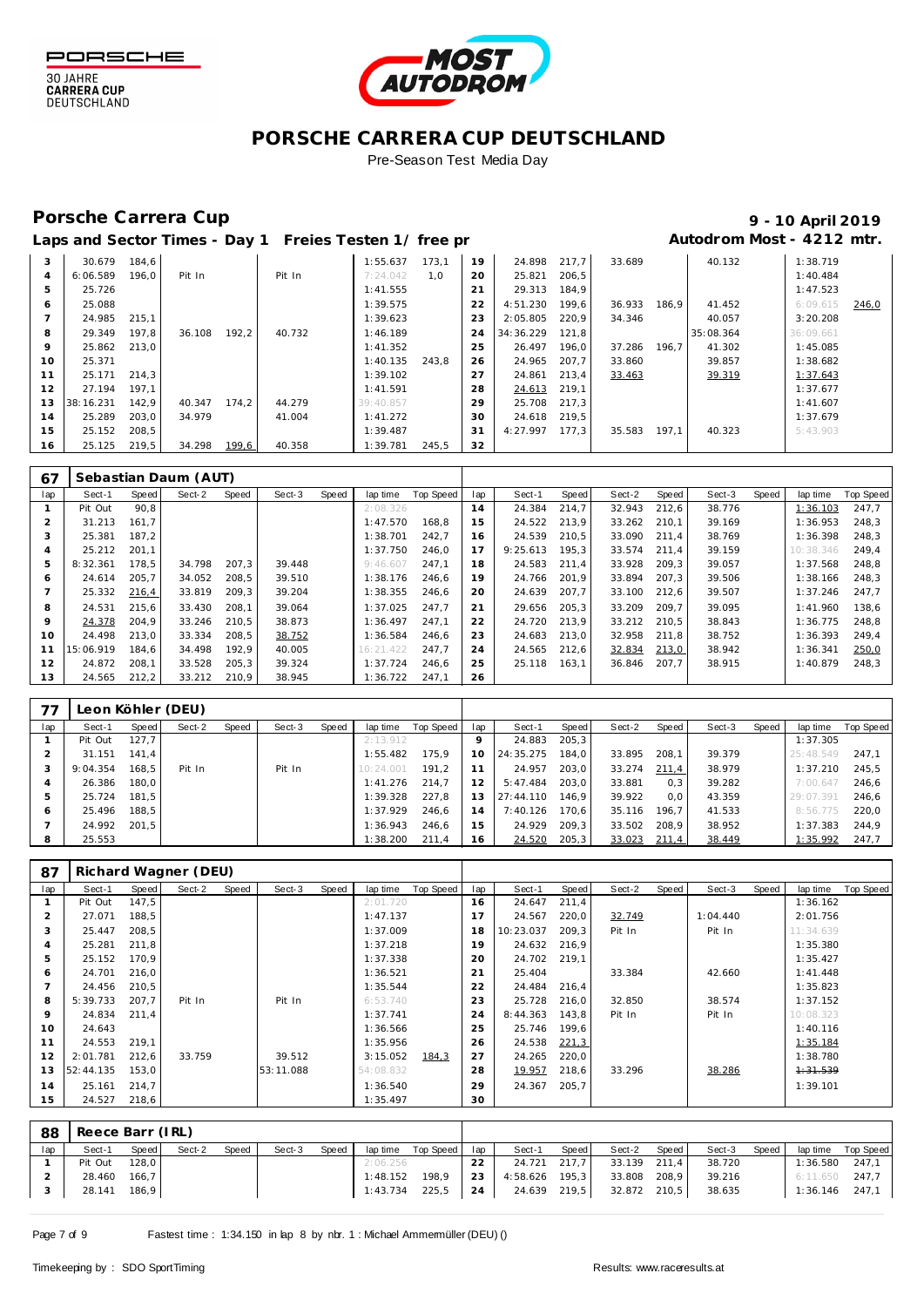





Pre-Season Test Media Day

## Porsche Carrera Cup **10 April 2019 9 - 10 April 2019**

# Laps and Sector Times - Day 1 Freies Testen 1/ free practic and **Autodrom Most - 4212 mtr.**

| $\overline{4}$ | 25.525    | 203,8 |        |       |        | 1:40.338  | 242,2 | 25 | 24.664    | 219,5 | 32.840 | 211,4 | 38.801 | 1:36.305  | 247,1 |
|----------------|-----------|-------|--------|-------|--------|-----------|-------|----|-----------|-------|--------|-------|--------|-----------|-------|
| 5              | 25.427    | 211.4 |        |       |        | 1:39.258  | 234.3 | 26 | 24.594    | 218,6 | 32.994 | 210.5 | 38.782 | 1:36.370  | 246,6 |
| 6              | 25.178    | 208.1 |        |       |        | 1:39.578  | 241,1 | 27 | 24.605    | 217,7 | 33.799 | 208,1 | 39.378 | 1:37.782  | 246,0 |
| $\overline{7}$ | 24.995    | 208,5 |        |       |        | 1:38.341  | 245,5 | 28 | 24.630    | 218,2 | 33.019 | 210.9 | 39.067 | 1:36.716  | 247.1 |
| 8              | 24.935    | 213,0 |        |       |        | 1:37.932  | 246,0 | 29 | 24.699    | 219,5 | 33.798 | 210,5 | 39.055 | 1:37.552  | 246,0 |
| 9              | 24.943    | 205,7 |        |       |        | 1:38.223  | 246,6 | 30 | 24.656    | 216,9 | 33.218 | 211,4 | 38.749 | 1:36.623  | 246,6 |
| 10             | 6:53.486  | 150.8 | 35.993 | 201,9 | 39.970 | 8:09.449  | 245,5 | 31 | 24.671    | 216,9 | 33.157 | 210.9 | 38.696 | 1:36.524  | 246,6 |
| 11             | 24.776    | 209,3 | 33.354 | 210,5 | 39.121 | 1:37.251  | 247,7 | 32 | 24.639    | 220,4 | 32.981 | 210,5 | 38.793 | 1:36.413  | 246,6 |
| 12             | 24.684    | 212,6 | 33.250 | 210,5 | 39.033 | 1:36.967  | 248,3 | 33 | 24.675    | 220,0 | 33.189 | 210,5 | 39.393 | 1:37.257  | 246,6 |
| 13             | 24.802    | 219.1 | 33.095 | 212,6 | 38.898 | 1:36.795  | 247.7 | 34 | 34:20.853 | 148,6 | 38.496 | 194,6 | 41.521 | 35:40.870 | 246,6 |
| 14             | 25.222    | 208.9 | 33.693 | 208,9 | 42.458 | 1:41.373  | 247.7 | 35 | 25.423    | 204,5 | 34.409 | 207.7 | 39.483 | 1:39.315  | 241.6 |
| 15             | 24.771    | 210.1 | 33.970 | 206,1 | 39.222 | 1:37.963  | 246,0 | 36 | 24.813    | 213,4 | 33.505 | 209,3 | 39.102 | 1:37.420  | 246,0 |
| 16             | 27:42.560 | 164.1 | 36.561 | 201,1 | 42.367 | 29:01.488 | 248.3 | 37 | 24.599    | 213,9 | 33.477 | 208,5 | 38.906 | 1:36.982  | 246,6 |
| 17             | 25.337    | 203,4 | 33.635 | 207,7 | 39.340 | 1:38.312  | 243,8 | 38 | 24.653    | 215,6 | 33.214 | 210,1 | 38.742 | 1:36.609  | 247,7 |
| 18             | 25.119    | 213,0 | 33.212 | 207.7 | 38.756 | 1:37.087  | 244.9 | 39 | 24.545    | 217,3 | 33.111 | 211,4 | 38.685 | 1:36.341  | 247.7 |
| 19             | 24.816    | 215,1 | 33.861 | 201,1 | 39.003 | 1:37.680  | 245,5 | 40 | 24.414    | 217,3 | 33.109 | 210,9 | 38.577 | 1:36.100  | 247,7 |
| 20             | 24.637    | 216.9 | 33.081 | 210,1 | 38.656 | 1:36.374  | 246.0 | 41 | 24.945    | 214.3 | 33.519 | 209.7 | 39.163 | 1:37.627  | 248.8 |
| 21             | 24.635    | 217,7 | 33.481 | 209,3 | 38.833 | 1:36.949  | 246,6 | 42 |           |       |        |       |        |           |       |

| 92  |           |       | Luca Rettenbacher (AUT) |       |        |       |           |           |     |           |       |        |       |        |       |           |           |
|-----|-----------|-------|-------------------------|-------|--------|-------|-----------|-----------|-----|-----------|-------|--------|-------|--------|-------|-----------|-----------|
| lap | Sect-1    | Speed | Sect-2                  | Speed | Sect-3 | Speed | lap time  | Top Speed | lap | Sect-1    | Speed | Sect-2 | Speed | Sect-3 | Speed | lap time  | Top Speed |
|     | Pit Out   | 155,4 |                         |       |        |       | 2:03.459  |           | 18  | 24.572    | 215,6 |        |       |        |       | 1:37.098  |           |
| 2   | 27.218    | 188,2 |                         |       |        |       | 1:43.795  |           | 19  | 24.349    |       |        |       |        |       | 1:35.490  |           |
| 3   | 13:30.247 | 175,3 | Pit In                  |       | Pit In |       | 14:49.006 |           | 20  | 5:00.113  | 190,5 | Pit In |       | Pit In |       | 6:14.339  |           |
| 4   | 26.682    | 183.7 |                         |       |        |       | 1:43.080  | 225,5     | 21  | 23.291    | 208,5 | 33.187 | 212.6 | 38.742 |       | 1:35.220  |           |
| 5   | 24.630    | 209,3 |                         |       |        |       | 1:36.340  |           | 22  | 24.325    | 219,1 |        |       |        |       | 1:35.687  |           |
| 6   | 24.678    | 212,2 |                         |       |        |       | 1:36.638  | 246.0     | 23  | 24.577    | 213,9 |        |       |        |       | 1:37.042  |           |
|     | 24.544    | 212,6 |                         |       |        |       | 1:36.202  |           | 24  | 28.517    | 173,1 | 35.220 |       | 42.119 |       | 1:45.856  | 192,9     |
| 8   | 24.386    | 220,4 | 33.306                  | 212,6 | 38.421 |       | 1:36.113  | 247.1     | 25  | 27.805    | 197,8 |        |       |        |       | 1:46.827  |           |
| 9   | 24.999    | 197.1 |                         |       |        |       | 1:44.855  |           | 26  | 24.386    | 216,9 |        |       |        |       | 1:35.739  |           |
| 10  | 29.079    | 177,0 | 38.607                  | 173,4 | 43.477 |       | 1:51.163  | 191.5     | 27  | 29:06.378 | 169,5 | 39.109 | 191.2 | 45.763 |       | 30:31.250 |           |
| 11  | 24.337    | 217,3 | 32.840                  | 213,4 | 38.591 |       | 1:35.768  |           | 28  | 24.582    | 204,5 |        |       |        |       | 1:36.852  |           |
| 12  | 29:15.270 | 156,3 | 37.987                  | 186,2 | 44.995 |       | 30:38.252 |           | 29  | 24.273    | 220,9 | 33.893 | 213,0 | 38.332 |       | 1:36.498  |           |
| 13  | 30.022    | 133,7 | 35.900                  | 209,7 | 38.606 |       | 1:44.528  | 201.9     | 30  | 24.341    | 217,7 |        |       |        |       | 1:35.424  |           |
| 14  | 24.322    | 210,9 | 32.896                  | 211,4 | 38.293 |       | 1:35.511  |           | 31  | 24.273    | 210,5 |        |       |        |       | 1:35.689  |           |
| 15  | 24.334    | 213,0 | 32.853                  | 213,4 | 38.434 |       | 1:35.621  | 249,4     | 32  | 24.103    | 220,9 |        |       |        |       | 1:35.128  |           |
| 16  | 24.934    | 202,2 | 33.793                  | 200,4 | 39.772 |       | 1:38.499  |           | 33  | 24.706    | 198,5 |        |       |        |       | 1:45.162  |           |
| 17  | 24.135    | 221,8 |                         |       |        |       | 1:37.303  |           | 34  |           |       |        |       |        |       |           |           |

| 93  | Jaxon Evans (AUS) |       |        |       |        |       |           |           |     |           |       |        |       |        |       |           |           |
|-----|-------------------|-------|--------|-------|--------|-------|-----------|-----------|-----|-----------|-------|--------|-------|--------|-------|-----------|-----------|
| lap | Sect-1            | Speed | Sect-2 | Speed | Sect-3 | Speed | lap time  | Top Speed | lap | Sect-1    | Speed | Sect-2 | Speed | Sect-3 | Speed | lap time  | Top Speed |
|     | Pit Out           | 106,4 |        |       |        |       | 2:23.051  |           | 14  | 24.564    | 217,7 |        |       |        |       | 1:35.934  |           |
|     | 34.144            | 134.0 |        |       |        |       | 1:59.279  |           | 15  | 24.508    | 219,5 |        |       |        |       | 1:35.522  |           |
| 3   | 26.570            | 180.0 |        |       |        |       | 1:42.703  |           | 16  | 24.356    | 216,0 |        |       |        |       | 1:35.335  |           |
| 4   | 25.538            |       |        |       |        |       | 1:39.507  |           | 17  | 24.557    | 204,9 |        |       |        |       | 1:36.059  |           |
| 5   | 2:02.867          | 206.1 |        |       |        |       | 3:15.367  |           | 18  | 10:25.921 | 110.8 | Pit In |       | Pit In |       | 12:01.525 |           |
| 6   | 7:39.627          | 163,9 | Pit In |       | Pit In |       | 8:55.080  |           | 19  | 30.487    | 154,9 |        |       |        |       | 1:53.003  |           |
|     | 24.690            | 206,9 |        |       |        |       | 1:36.859  |           | 20  | 24.532    | 214,7 |        |       |        |       | 1:35.134  |           |
| 8   | 24.651            | 210.1 |        |       |        |       | 1:36.432  |           | 21  | 24.532    | 217.7 |        |       |        |       | 1:35.253  |           |
| 9   | 6:51.455          | 179.7 | Pit In |       | Pit In |       | 8:04.477  |           | 22  | 9:58.757  | 181,2 | Pit In |       | Pit In |       | 11:19.666 |           |
| 10  | 2:02.982          | 188,8 |        |       |        |       | 3:14.740  |           | 23  | 24.382    | 218,6 |        |       |        |       | 1:35.003  |           |
| 11  | 24.568            | 210.1 |        |       |        |       | 1:35.480  |           | 24  | 24.407    | 216,4 |        |       |        |       | 1:35.038  |           |
| 12  | 36:14.176         | 128,4 | Pit In |       | Pit In |       | 37:43.418 |           | 25  | 24.255    | 215,6 |        |       |        |       | 1:35.900  |           |
| 13  | 25.048            | 204.9 |        |       |        |       | 1:36.209  |           | 26  |           |       |        |       |        |       |           |           |

| 94  | Jannes Fittje (DEU) |       |        |       |        |       |          |           |     |          |       |        |       |        |       |           |           |
|-----|---------------------|-------|--------|-------|--------|-------|----------|-----------|-----|----------|-------|--------|-------|--------|-------|-----------|-----------|
| lap | Sect-1              | Speed | Sect-2 | Speed | Sect-3 | Speed | lap time | Top Speed | lap | Sect-1   | Speed | Sect-2 | Speed | Sect-3 | Speed | lap time  | Top Speed |
|     | Pit Out             | 147.7 | Pit In |       | Pit In |       | 6:13.974 |           | 17  | 24.861   | 208,1 |        |       |        |       | 1:37.432  |           |
| 2   | 31.193              | 156,7 |        |       |        |       | 1:49.317 |           | 18  | 9:29.423 | 154.1 | 42.075 | 143.0 | 45.274 |       | 10:56.772 |           |
| 3   | 25.863              |       |        |       |        |       | 1:41.045 |           | 19  | 25.449   | 210.1 |        |       |        |       | 1:38.804  |           |
| 4   | 25.763              | 203.0 |        |       |        |       | 1:39.228 |           | 20  | 25.047   | 210.9 |        |       |        |       | 1:37.995  |           |
| 5   | 25.392              | 208,1 |        |       |        |       | 1:38.169 |           | 21  | 24.795   | 216,4 |        |       |        |       | 1:37.303  |           |
| 6   | 28.767              | 137.4 |        |       |        |       | 1:47.345 |           | 22  | 24.837   | 215,6 |        |       |        |       | 1:36.917  |           |
|     | 25.354              | 214,3 |        |       |        |       | 1:37.983 |           | 23  | 24.960   | 210.5 |        |       |        |       | 1:39.105  |           |
| 8   | 6:21.442            | 133.2 | Pit In |       | Pit In |       | 7:49.547 |           | 24  | 24.742   | 208,5 |        |       |        |       | 1:36.918  |           |
| 9   | 25.254              | 216,9 |        |       |        |       | 1:37.410 |           | 25  | 24.841   | 214,7 | 33.383 |       | 39.141 |       | 1:37.365  |           |